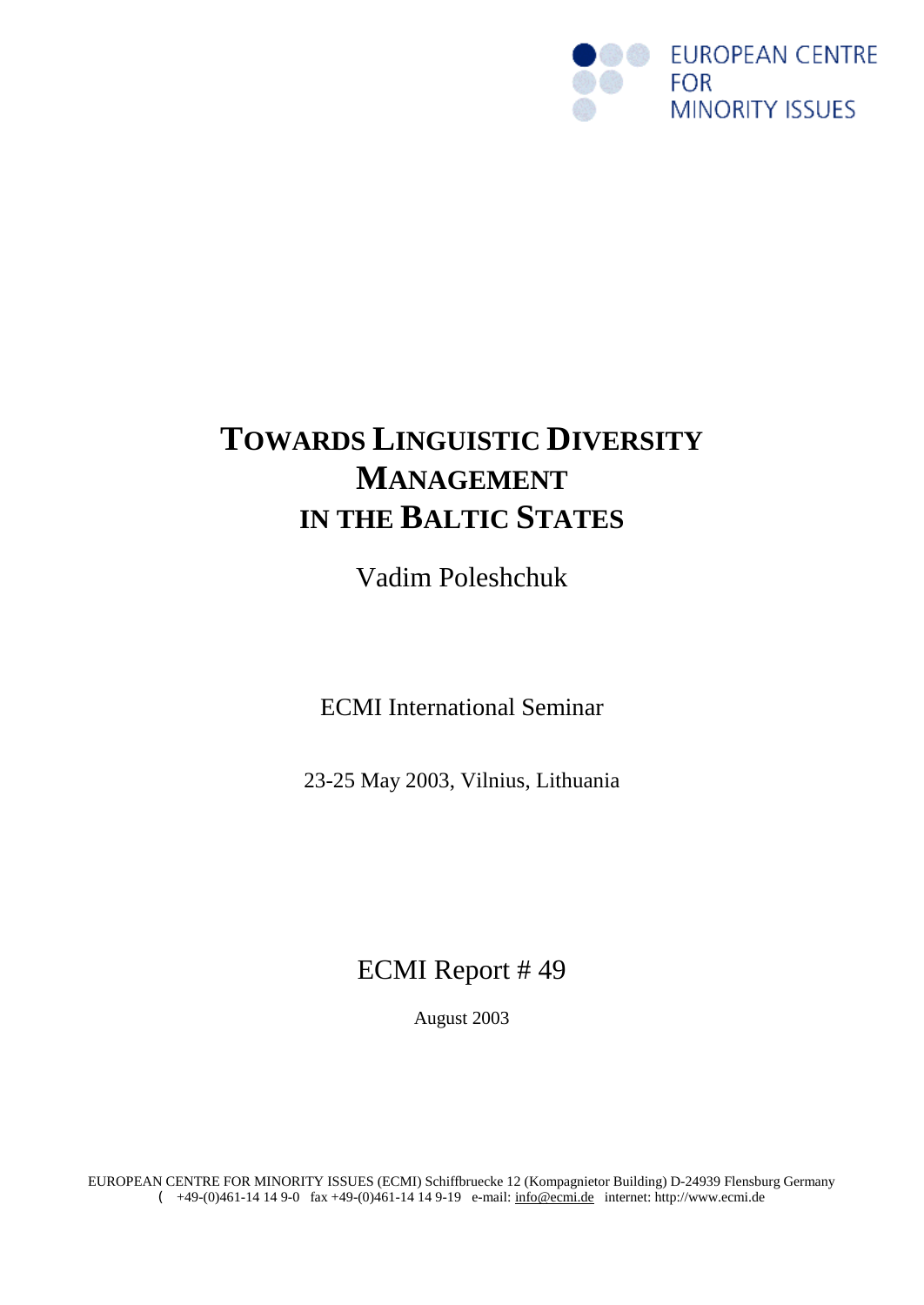ECMI Report # 49

European Centre for Minority Issues (ECMI) Director: Marc Weller

ECMI gratefully acknowledges the generous financial support from the Lannungs Fond, Denmark.

© Copyright 2003 by the European Centre for Minority Issues (ECMI) Published in August 2003 by the European Centre for Minority Issues (ECMI)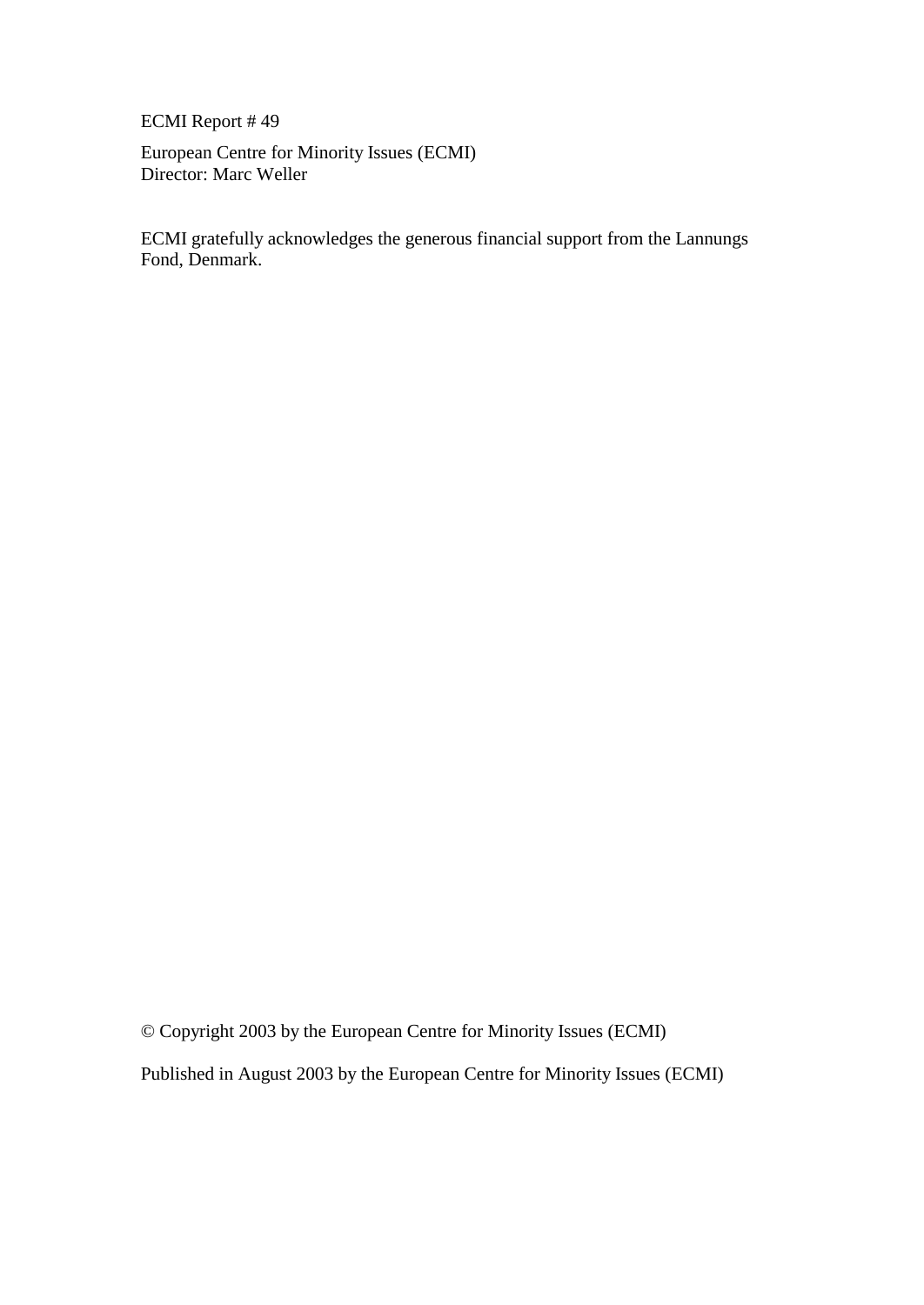# **CONTENTS**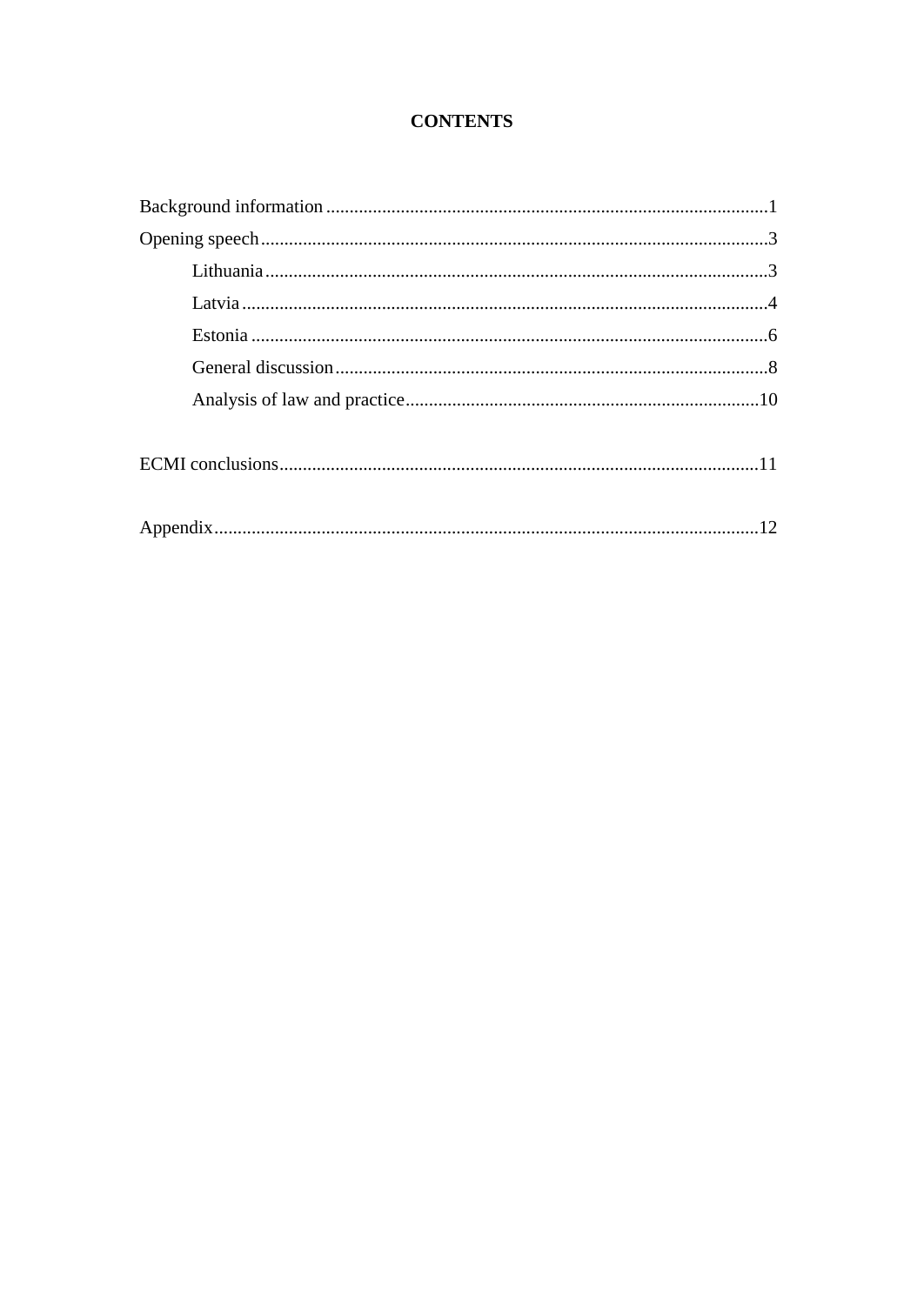## **BACKGROUND INFORMATION**

Different foreign rulers have controlled Estonia and Latvia for 700 years. In 1920, both countries attained independence from Bolshevik Russia. However, the period of the countries' first independence was short: Estonia and Latvia were incorporated into the USSR in 1940.

Until the end of the nineteenth century, German was a dominant language in the official domain and in the educational system in Estonia and Latvia. Later this role was ascribed to Russian. For the first time, Estonian and Latvian became official languages in 1920. After the Soviet annexation of 1940, Russian was restored to its official status in both states, however, the official use of Estonian and Latvian was maintained.

Estonian and Latvian languages were important components of local identity and statehood. A low level of proficiency in local languages by minorities was perceived as a constant threat to the unity of relevant societies. These concerns were intensified by a rapid increase in the minority population under Soviet rule. Positive changes in the level of minorities' proficiency in local official languages have not yet been awarded with considerable attitudinal changes in regard to minorities among members of the majority population. Russian is the mother tongue for one third of the total population in Estonia and Latvia (see Tables 1, 2 and 3 in the Appendix), and ethnic Estonians and Latvians still consider themselves as minorities *vis-à-vis* Russians or Russian-speakers.

After 1991 Estonian and Latvian authorities promoted the 'repatriation' of newcomers from Soviet times to their kin-states. Rather strict linguistic requirements in the official and even private domain were stipulated to this end. However, these policies failed. Since 1997 and 1998 respectively, Estonia and Latvia have officially started to integrate their minority populations. Projects aimed at linguistic integration, which means that minority members will master the official languages, receive the overwhelming majority of all funding allocated to society integration programmes in Estonia and Latvia. During the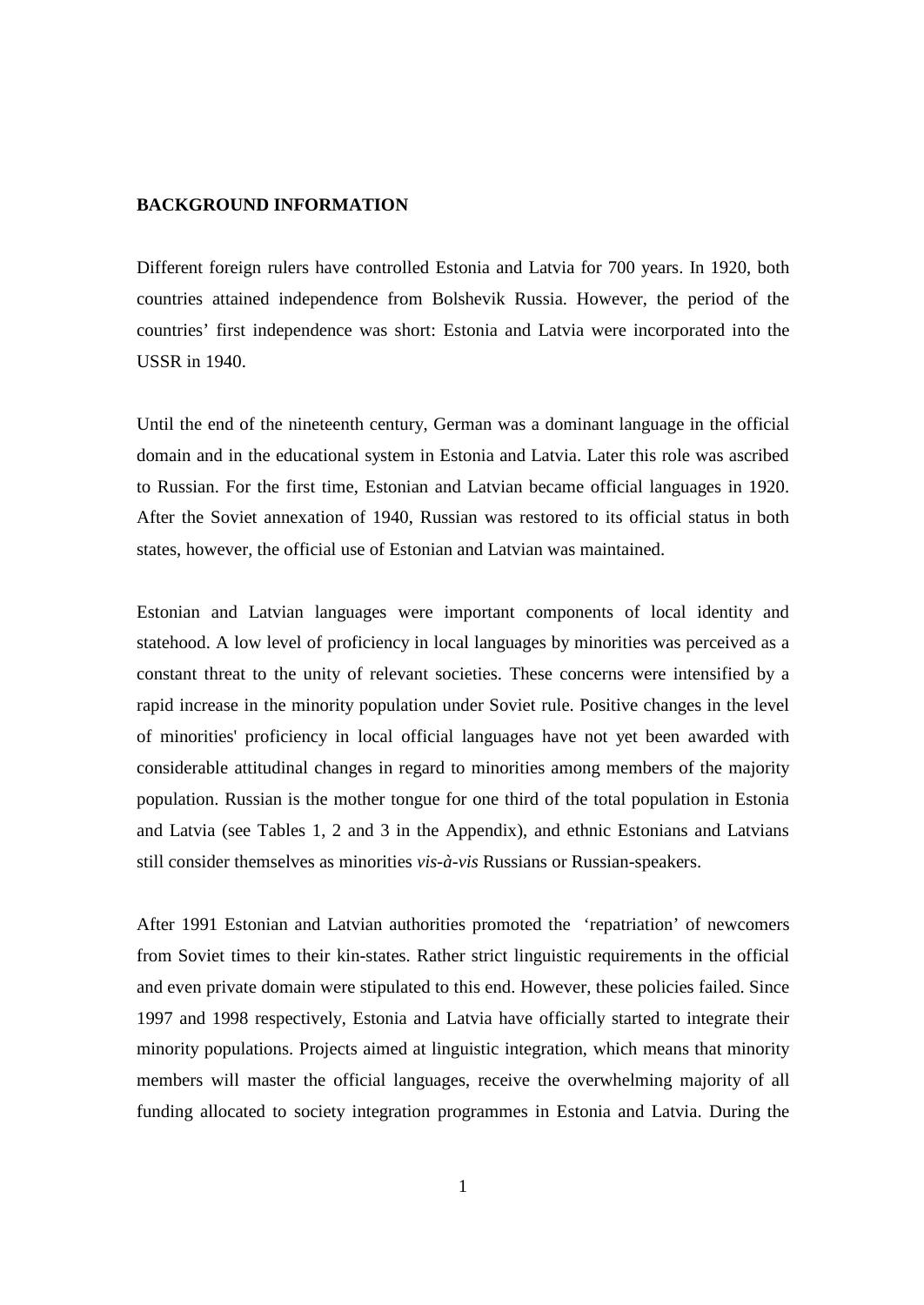accession period, the European Union paid special attention to, and provided financial support for, measures aimed at social integration in Estonia and Latvia.

Lithuania was incorporated into the Russian Empire at the beginning of the nineteenth century, i.e. approximately 100 years later than the larger part of Estonia and Latvia. For centuries Polish was used for official and semi-official communication in the country. Lithuanian regained its official status with the restoration of independence after the Russian October Revolution in 1917. Similar to the situations in Estonia and Latvia, Russian was used in parallel with Lithuanian as an official language under Soviet rule (1940 to 1991). At that time career opportunities in certain spheres – especially in industrial management and politics – in all three Baltic States were closely linked with the ability to speak and understand Russian.

In the early 1990s, Lithuanian authorities recognized almost anybody who was a permanent resident of Lithuania as a citizen. Thus, they avoided mass statelessness, which is a pending problem for both Estonia and Latvia. Lithuania has a more developed system for the protection of minority rights compared to the other two Baltic States. There are no limitations placed on the use of minority languages in upper secondary schools in Lithuania, while in Estonia and Latvia the ongoing education reform is a source of concern for many minority members.

Despite the differences between Lithuania, Estonia and Latvia, all three Baltic States are highly motivated to protect and promote their official (state) languages.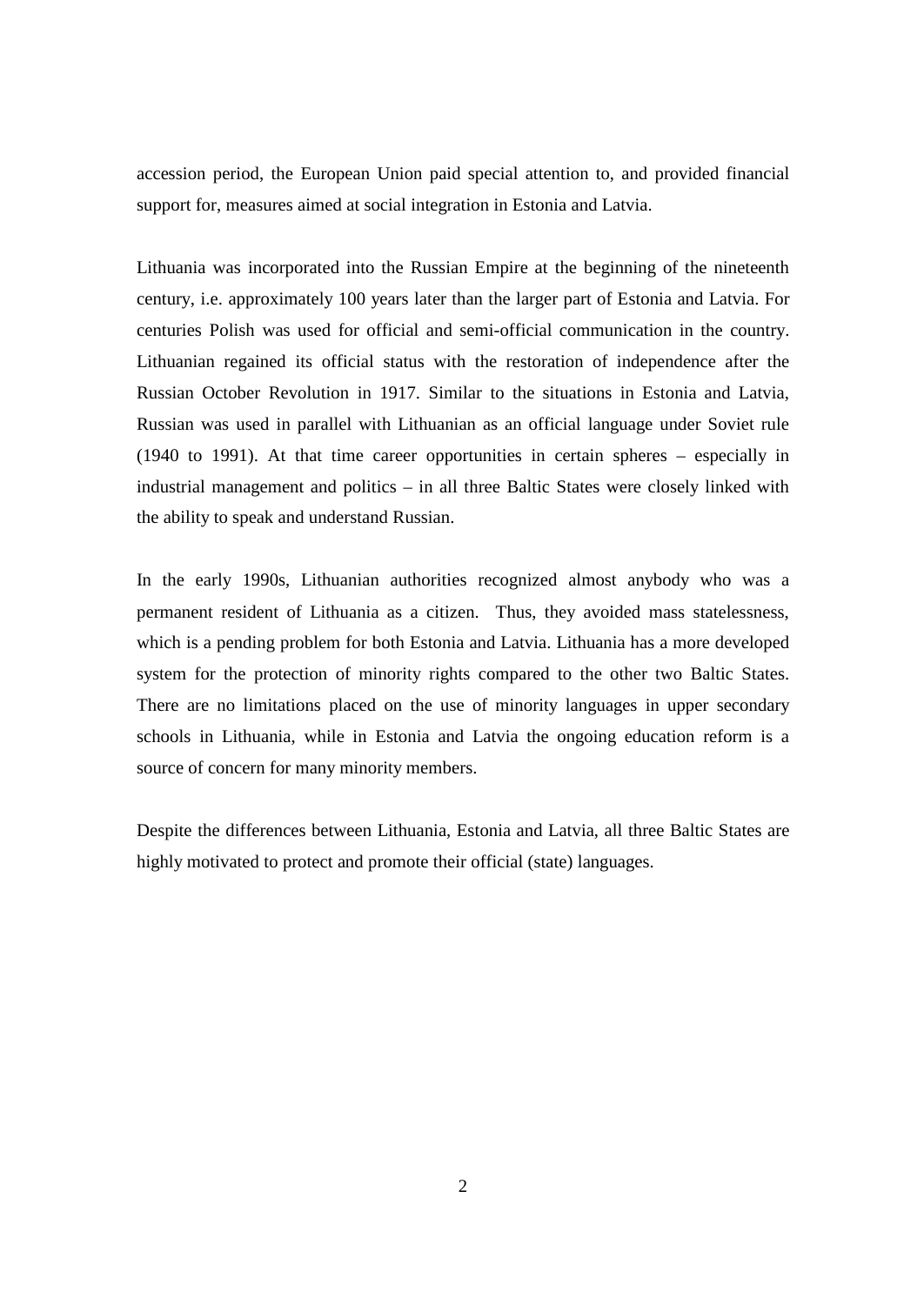## **OPENING SPEECH**

The seminar started with a speech by Mr. Priit Järve, European Centre for Minority Issues (ECMI). The Centre has recently completed a major project in the Baltic region. This seminar is a follow-up event to a three-year cycle of seminars and workshops dedicated to minority issues in Estonia and Latvia. Compared to its Baltic neighbours, Lithuania has fewer problems concerning interethnic relations. In the latter country, the percentage of minorities is not as large as in Estonia and Latvia, and minorities are much more integrated into mainstream society. However, language issues are of great importance in all three Baltic States. Local languages are core components of local selfperception and the majority populations oppose the idea of strengthening the position of any other languages. English, as a European *lingua franca*, is perceived by some to be a new threat to the preservation of local official languages. At the same time, many concerns are related to the demographic strength of local minorities and their languages, especially Russian. The European Charter for Regional or Minority Languages (ECRML) defines certain minimum standards for the preservation of minority languages and can contribute to the regulation of relations between majority and minority languages in the Baltic states by its propositions. Mr. Järve called upon the participants to discuss the possibility of the ratification of the ECRML by the Baltic states.

## **LITHUANIA**

Several Lithuanian participants gave an overview of the linguistic situation in their country.

Ethnic and linguistic groups largely overlap in Lithuania. Recently, there has been a slight decrease in the ethnic Russian community and a simultaneous increase in the number of Poles. The main reason for the growth of the Polish minority population is the reinforcement of local Polish identity. Lithuania has several institutions of secondary education with Russian and Polish as the language of instruction. At the moment, there is only one compulsory exam (Lithuanian language) that is uniform for minority and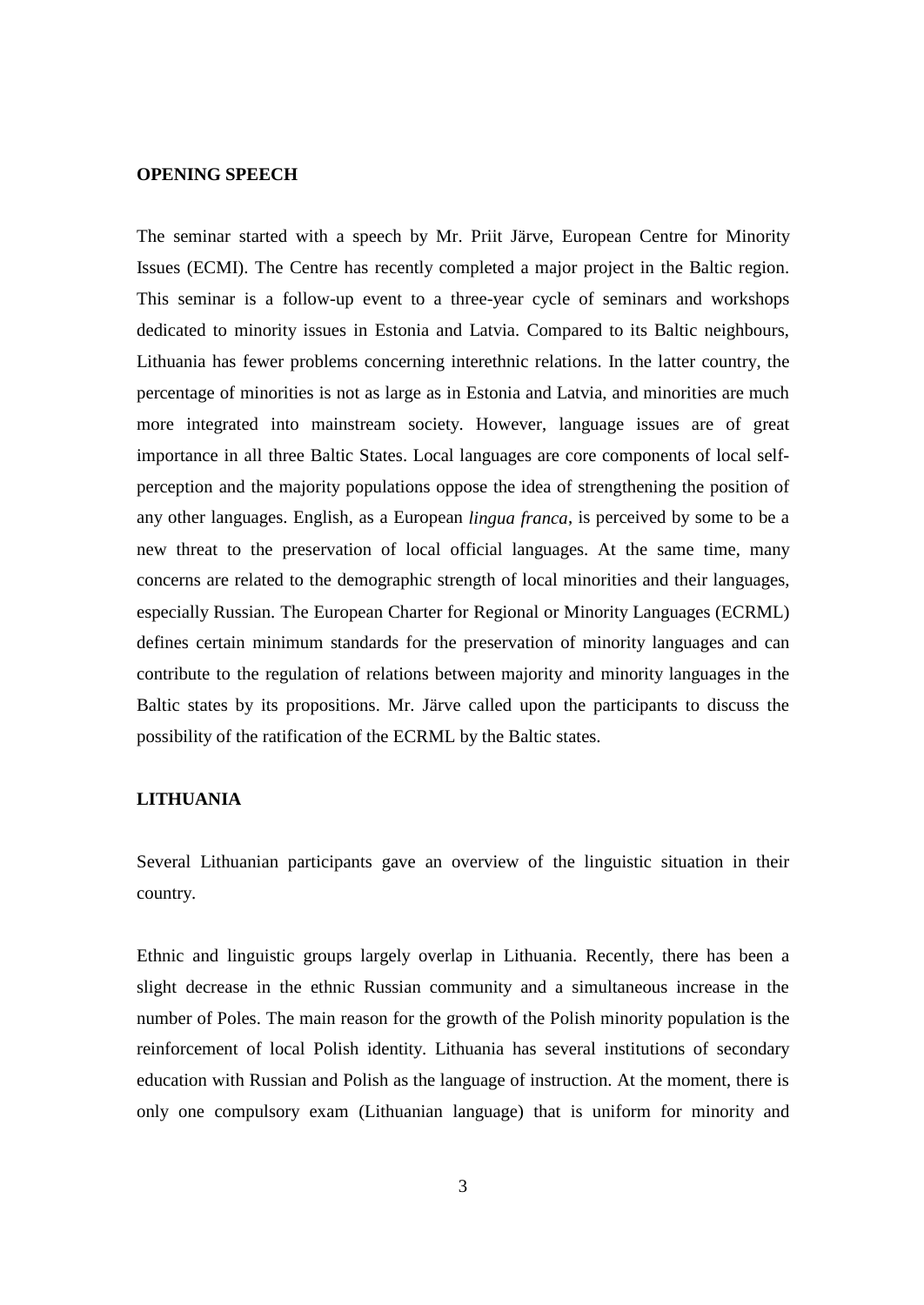majority schools. Some minority schools decided to have more compulsory exams in minority languages in the interests of students who intend to obtain higher education in their mother tongue abroad.

Several language issues have recently been addressed in Lithuania. There have been collisions in local legislation and practice regarding the use of minority languages on public signs.

The unofficial use of the minority language by local officials in their dealings with the local minority population is widespread. It is worth emphasizing that Lithuanian authorities provided ballot-papers in three languages (Lithuanian, Russian, Polish) during the referendum on EU accession.

Lithuania has adopted rather strict rules to protect the official language. Lithuanian participants stated that they do not expect a ratification of the ECRML in the near future.

## **LATVIA**

First, a Latvian representative from the majority community made a short presentation on language use in her country. She stressed that the Latvian government is responsible for all languages spoken on its territory, but has a special duty to protect and promote Latvian. In order to achieve the above-mentioned objective, it is necessary to develop certain legal rules and ensure respect for the linguistic aspects of social integration. It is inevitable to offer at least part of the publicly funded education in the official language to ensure bilingualism of minority members and their proper use of the official language. At the moment the Russian-speakers' community is self-sufficient (people can manage in their daily lives using only Russian) and in principle can do well without the use of Latvian. The speaker expressed the view that it is necessary to break this "vicious circle of minority language self-sufficiency" in Latvia. However, certain rules could be changed in favour of minority languages. For instance, it is possible to increase the proportion of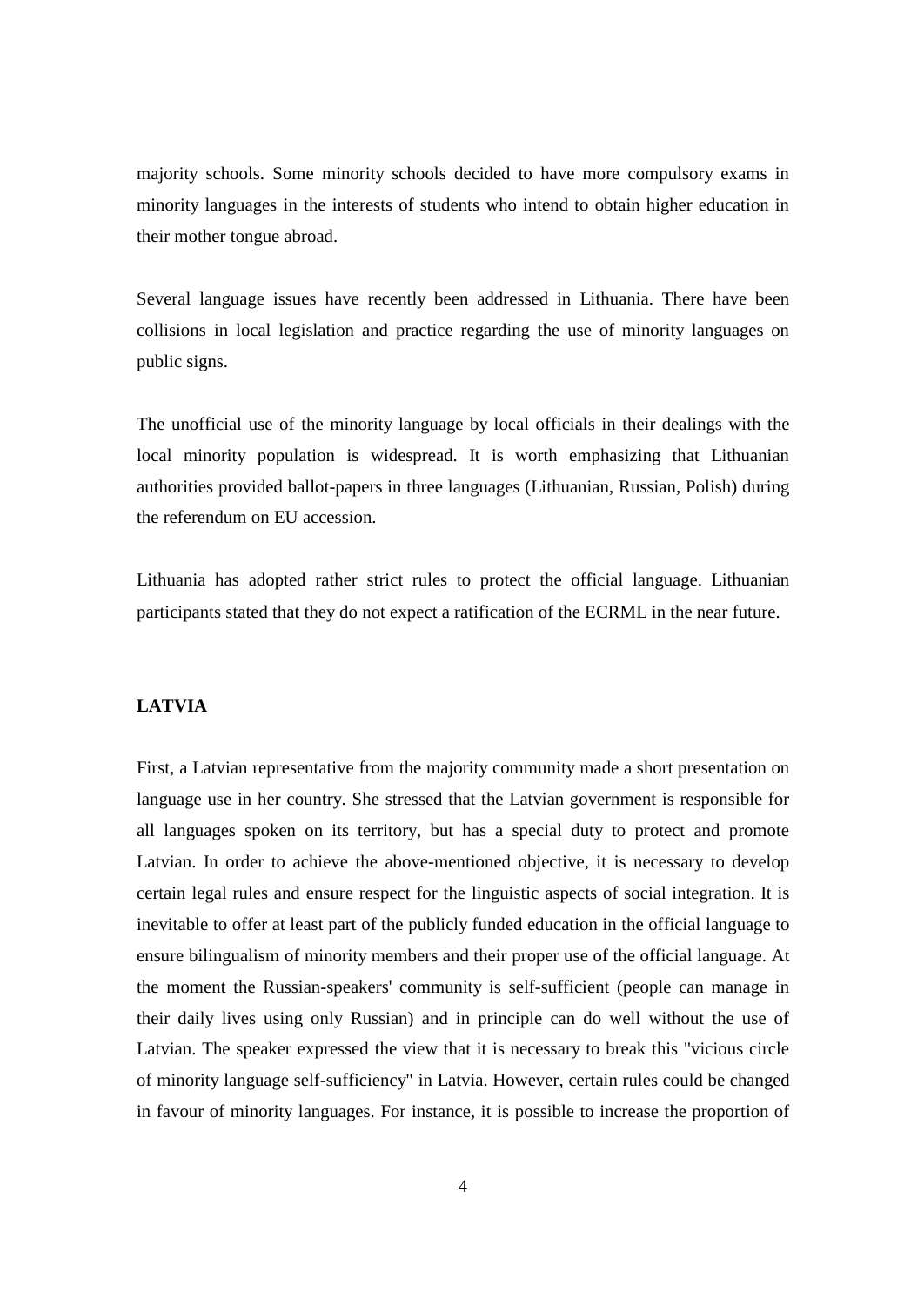private radio and TV broadcasts in minority languages. The decision to permit 40 per cent of educational work to be done in minority languages in upper secondary schools<sup>1</sup> was an appropriate measure to deal with the issue of minority languages.

This participant did not believe the Framework Convention for the Protection of National Minorities (FCNM) had any chance to be ratified in Latvia. Ethnic Latvians still perceive themselves as a minority in their own country. Some of them are inclined to support radical political measures regarding the use of minority languages but do not display the same exclusivist attitude in everyday life.

A minority member from Latvia addressed a set of problems that non-dominant ethnic groups face in the country. For instance, the strict ban on using minority languages in local administration resulted in certain unofficial or semi-official practices. Thus, certain local governments pay for the translation of applications submitted in a language other than Latvian. The existing limitations on the use of minority languages for radio and TV are questionable because they are not completely in line with constitutional human rights provisions. It is highly probable that the constitutional court will rule in favour of abolishing these requirements. As for the recent government authorization to organize up to 40 per cent of all courses in upper secondary schools in minority languages, one may stress the collision of this rule with other legal provisions that stand higher in the hierarchy of Latvian legal acts. A pro-minority parliamentary faction's recent attempt to change the education laws and make them comply with the recent government decision was rejected by the parliamentary majority.

During the discussion one of the participants argued that the language problem is connected with the problem of mass statelessness in Latvia. Two exams in the official language have to be passed in order to be naturalized.

-

 $<sup>1</sup>$  According to the initial plan all minority upper secondary schools should start work only in Latvian from</sup> the academic year 2004/2005. In 2003, this plan was reviewed.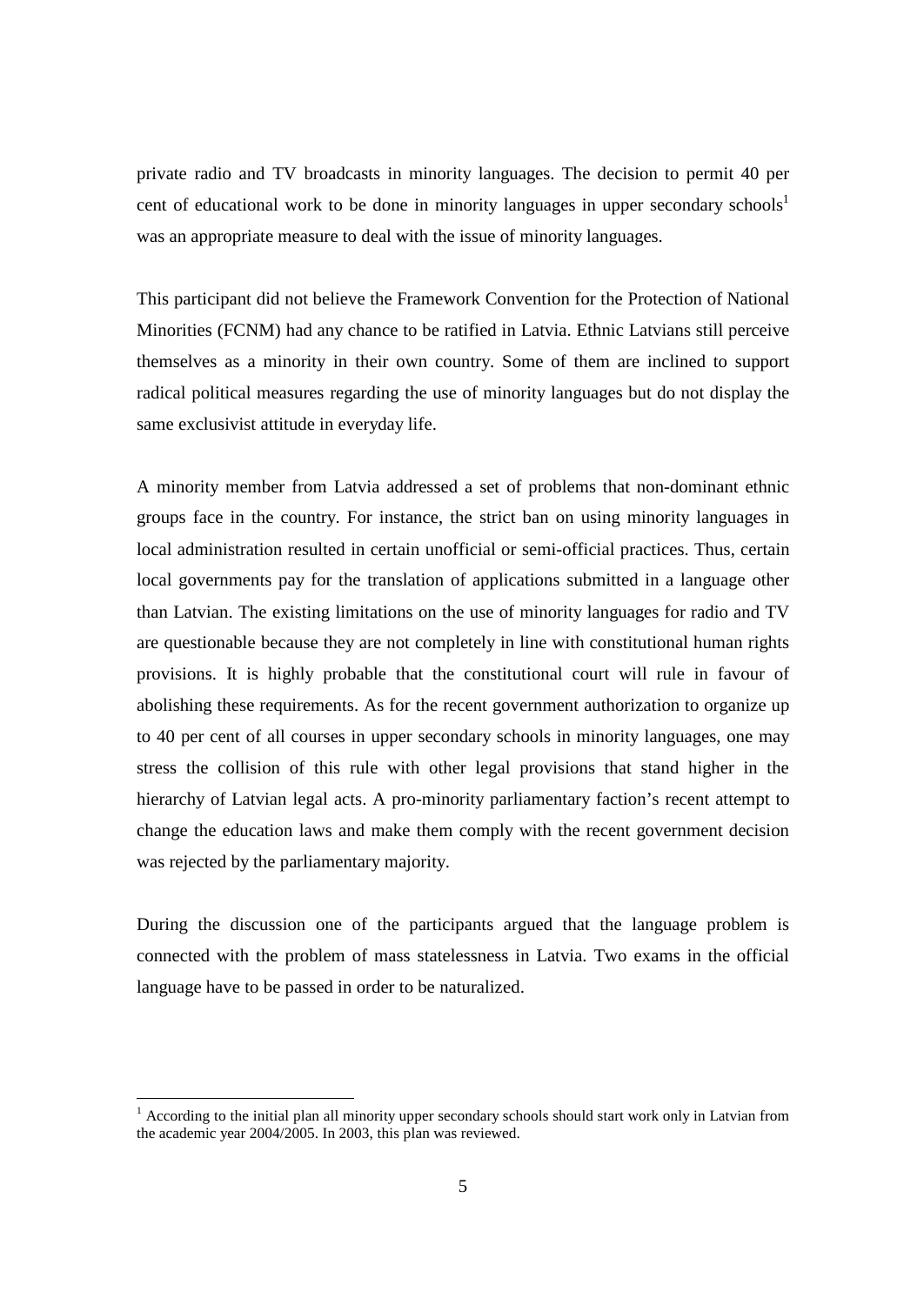Minority members discounted the necessity of incorporating a definition of national minority into the text of a future law on the ratification of the FCNM in Latvia. At the same time, they deemed it necessary to assign a special legal status to local minority languages.

A Latvian majority participant stressed that the socio-linguistic approach to the regulation of language use requires certain legal restrictions. Control over the use of the official language will inevitably change the attitudes of both minority and majority members to it. Protection and purification of the official language is an important task of several official bodies that are exploring the integrative role of Latvian, the respect for social diversity and international legal standards (including EU norms).

Some majority members from Latvia consider the ratification of the FCNM as harmful to social integration. For them it is a very sensitive issue and they fear that any inappropriate legal move will contribute to the division of society. In any case, the problem of ratification will not be solved before the EU accession referendum. A similar argument was brought forward regarding the ratification of the ECRML.

## **ESTONIA**

A majority member from Estonia listed several changes in the language situation in Estonia. He stressed that there is a decrease in birth rates in the country, thus the number of native Estonian speakers is in decline. At the same time, the Estonian language proficiency of ethnic non-Estonians has risen significantly after gaining independence in 1991. More and more non-Estonians refer to themselves as Estonians, even if their Estonian language proficiency is below average.

Another majority member from Estonia raised concerns about the practical effects of the ratification of the ECRML. In his opinion, a promotion of minority languages would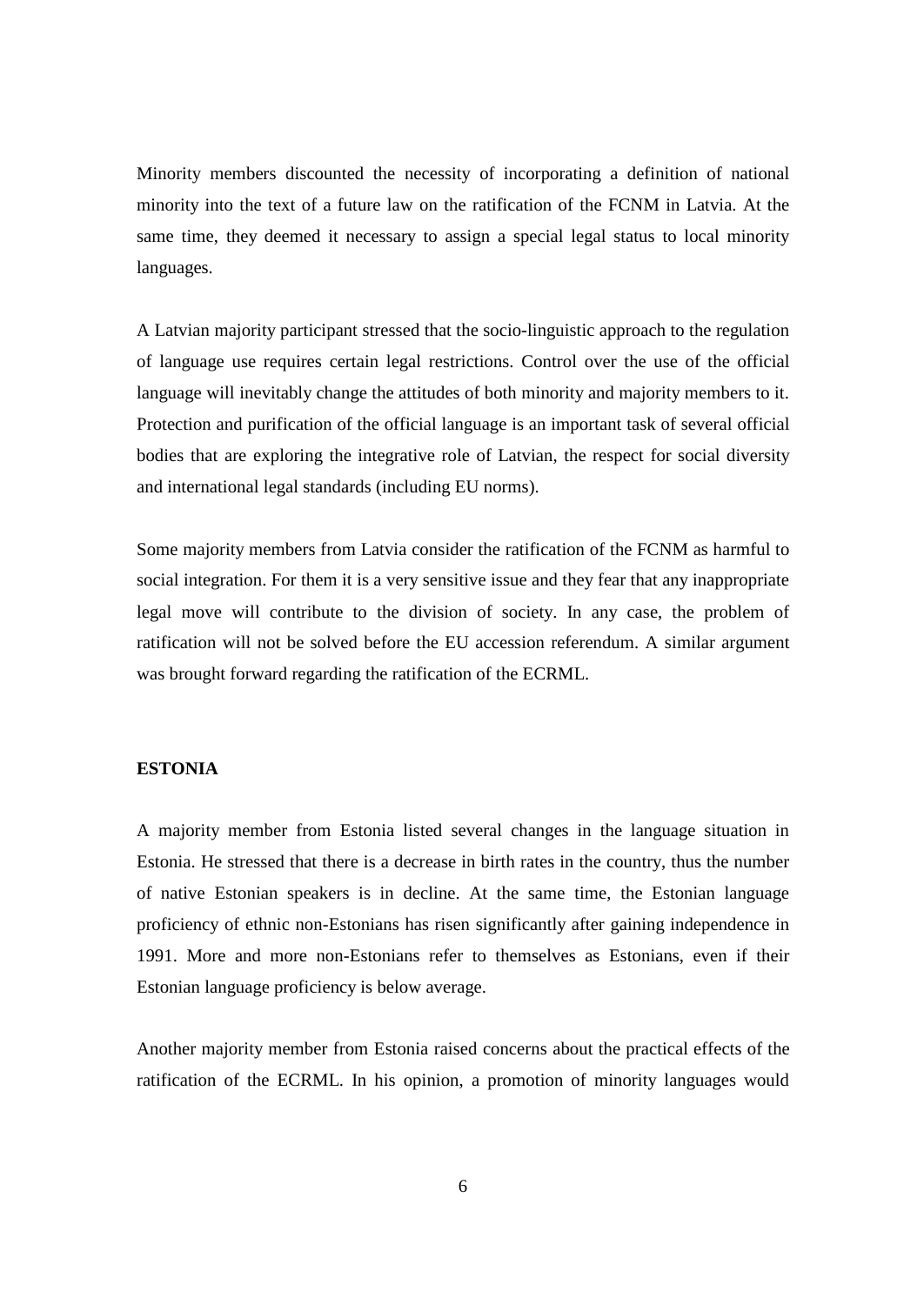result in an encouragement of the use of Russian in the private sphere, whereas Estonian would be largely ignored by ethnic Russians.

A minority member from Estonia highlighted a number of problems regarding the use of languages in the country:

Russian is the language of education in basic and secondary schools. However, from 2007 on, a transition to Estonian as the main language of instruction (for 60 per cent of all lessons at the minimum) will be introduced in upper secondary schools. A minority school can apply for a prolongation of the transition period. The practical result of the policy will depend on the political will on both the local and national levels.

In practice Russian is still used by local authorities in contact with the Russian-speaking population. In certain regions (where minorities make up more than 50 per cent of the resident population) the constitution and other laws guarantee the right to use a minority language in contact with government authorities. This guarantee, however, is sometimes ignored in practice. Furthermore, no such region was granted the right to have the minority language (Russian) as a second working language of local government despite the fact that this right is also guaranteed by the constitution. In 2001, the language requirement for deputies of local government councils was abolished. Simultaneously, Estonian was made the only working language at sessions of all local councils. Additionally, most minority members are now obliged to repeat the examination on professional language proficiency because the old language certificates will lose their legal validity on 1 January 2004.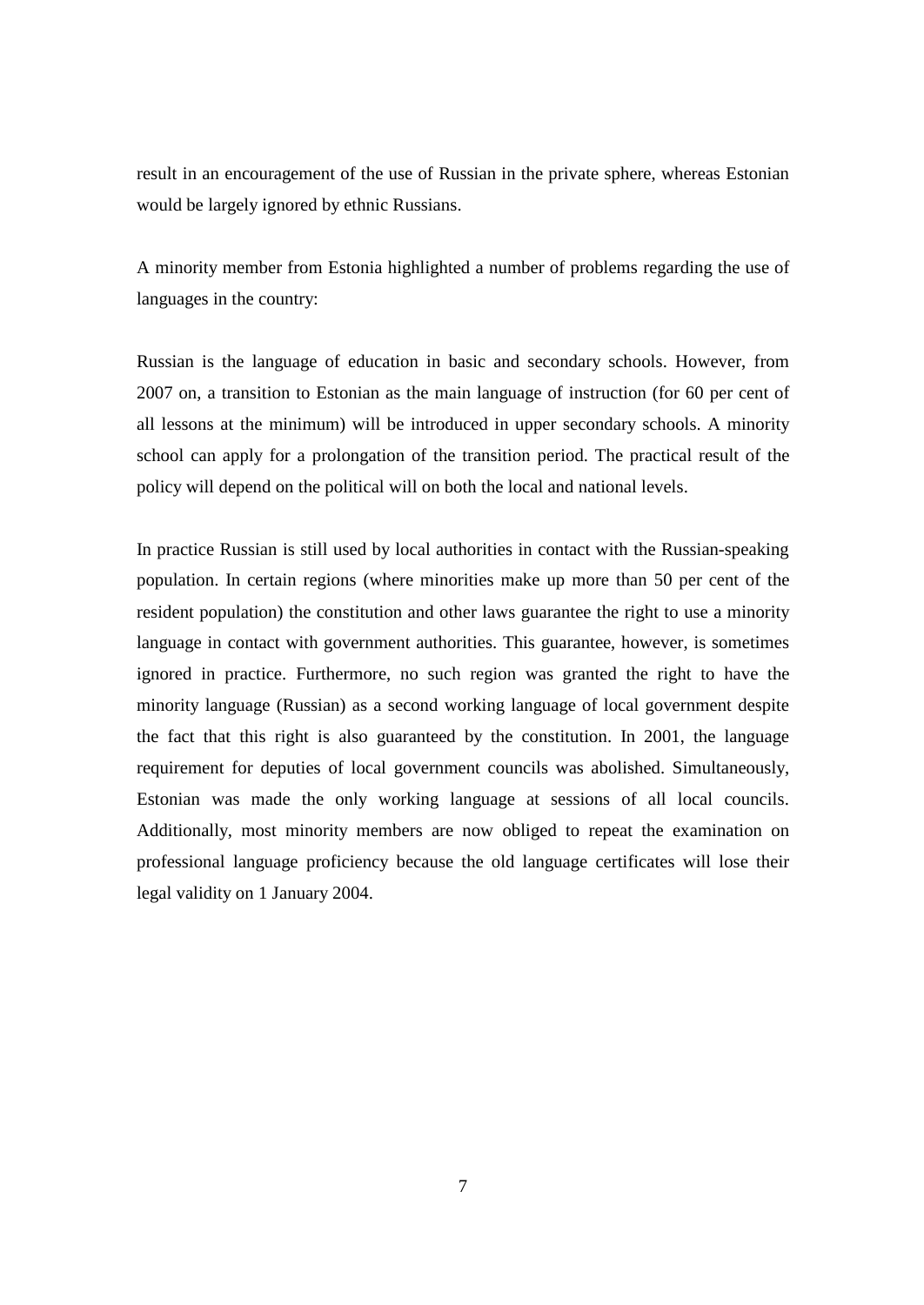#### **GENERAL DISCUSSION**

Estonian and Latvian participants asked about the status of regional languages and dialects after ECRML ratification. A foreign expert stressed that the ECRML protects languages, not dialects, while the principle of proportionality is of great importance to decide on the appropriate measures of the protection of a minority language.

Participants from Estonia and Latvia raised concerns regarding the improvement of the status of Russian after ratification of the ECRML. They worry that ethnic Estonians and Latvians will perceive it as a new injustice when newcomers and migrants receive a special status. Furthermore, they questioned the necessity of protecting Russian since this language is not endangered in Estonia and Latvia.

A foreign expert stressed that the ECRML protects languages, not ethnic groups. As for Russian, it is a traditional language in Estonia and Latvia, and it has been widely spoken there for several hundred years. Promotion of minority languages will contribute to the status of the majority language. Minorities will be more loyal towards the official language if they do not feel that their own language is in danger of not being preserved. The foreign expert added that protection of a minority language is an important prerequisite for democratic development and social integration.

A minority member emphasized that the contemporary community of ethnic Russians in Estonia and Latvia is composed both of newcomers and descendants of historical minorities. Historical minorities should not suffer from any limitations because people of the same ethnic origin have arrived in Estonia and Latvia after the Second World War. Additionally, it will be ill-founded differentiation on the basis of time. In regard to the Russian language, it was suggested that its protection in Estonia and Latvia might start well before it encounters serious problems due to rigid language policies.

A representative of the European Bureau for Lesser Used Languages made a short presentation on the work of his institution. The Bureau is dealing with special projects to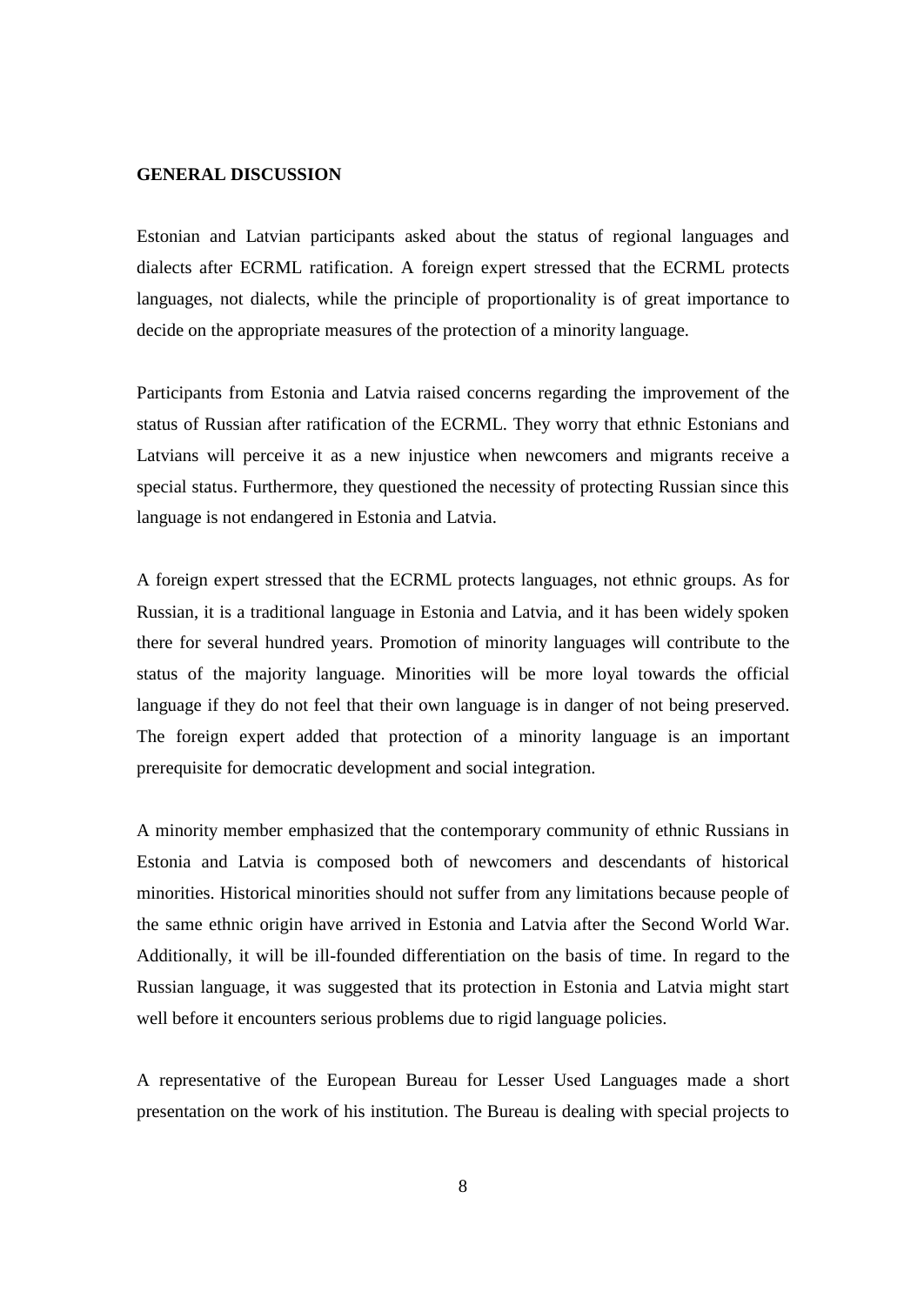protect and promote minority and lesser used languages in the EU member states. After the presentation, an Estonian participant advocated special projects to support lesser used official languages in the EU after enlargement, for instance Estonian.

A foreign expert supported the idea of a wider use of minority languages by officials in the public administration in contact with the population in all three Baltic states. He stressed that it will be necessary to ensure active participation and integration of all groups of the minority population. Multilingualism is beneficial for a modern society and the active use of several languages will not undermine its cohesion. Furthermore, an official approach to the problem will indicate the prevailing tendency of state policies towards integration or assimilation of minorities.

A minority member stressed that Estonian and Latvian languages are not endangered because 98 to 99 per cent of ethnic Estonians and Latvians speak them as a mother tongue. Consequently, local minorities have difficulty in understanding why official languages are so forcefully protected.

Estonian and Latvian participants argued that their languages are not widespread and therefore few people are interested in studying them, or studying in them. This makes it difficult for small countries to participate in different student exchange projects.

An Estonian majority member repeatedly stressed that Estonian society is not ready for the ratification of the ECRML. Local politicians will not agree on granting Russian a special status. Consequently, it will be reasonable to maintain the practice of a *de facto* use of Russian, but to avoid making it a legal requirement.

A foreign expert called on the Baltic participants to study the European experience. In South Tyrol, the recognition of minority rights in conjunction with reasonable policies regarding the majority language have ensured a peaceful coexistence between local Germans and Italians despite their historically burdened relations.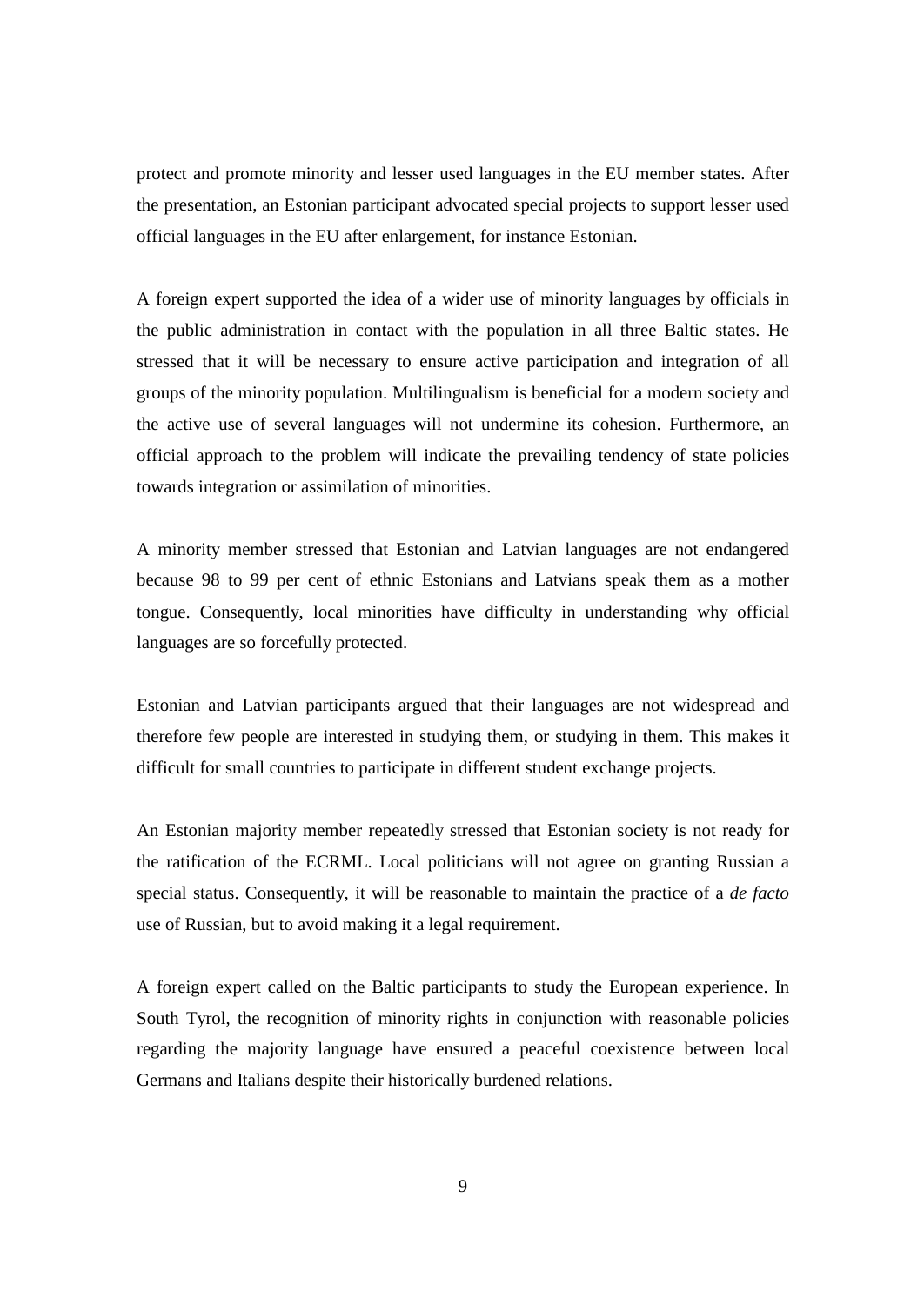Minority members from Estonia referred to opinion polls which show that the general public are less conservative than local politicians. Furthermore, exclusive ethnic policies are the backbone of the present political system, and any considerable changes in this regard would endanger the *status quo*. The undermining of the current system by a loosening of exclusivist policies is evidently an undesirable scenario for the present policy-makers. In fact, the Estonian majority tends to accept a minority and its rights without its legal recognition. Minority members argued that only the legal establishment of minority rights would provide a basis for positive changes that could lead to interethnic reconciliation in Estonia and Latvia: the ECRML sets up minimum standards, which should be converted into local legal provisions.

A minority member from Latvia stressed the necessity of a formal recognition of minority rights standards. Thus, his country signed the FCNM in 1995, but has not ratified it. Meanwhile, certain changes were made in the country's legislation that were not in line with FCNM provisions. Thus, in practice it is not enough to recognize a set of norms and sign a convention; it is always better to make these norms legally binding.

Several participants argued that Estonian and Latvian authorities do not want to represent the interests of all ethnic groups of their societies. In order to manage interethnic tensions the state should take a proactive position, ensuring equal rights and the recognition of the vital interests of all ethnic groups.

## **ANALYSIS OF LAW AND PRACTICE**

The participants from Estonia, Latvia and Lithuania were divided in three separate working groups to examine minority laws and practices in their countries with regard to their compatibility with the requirements of the ECRML. The results are shown in Table 4 (see Appendix). It is evident that all three states will not require considerable changes in their legislation to fulfil the new international obligations in case of the charter's ratification.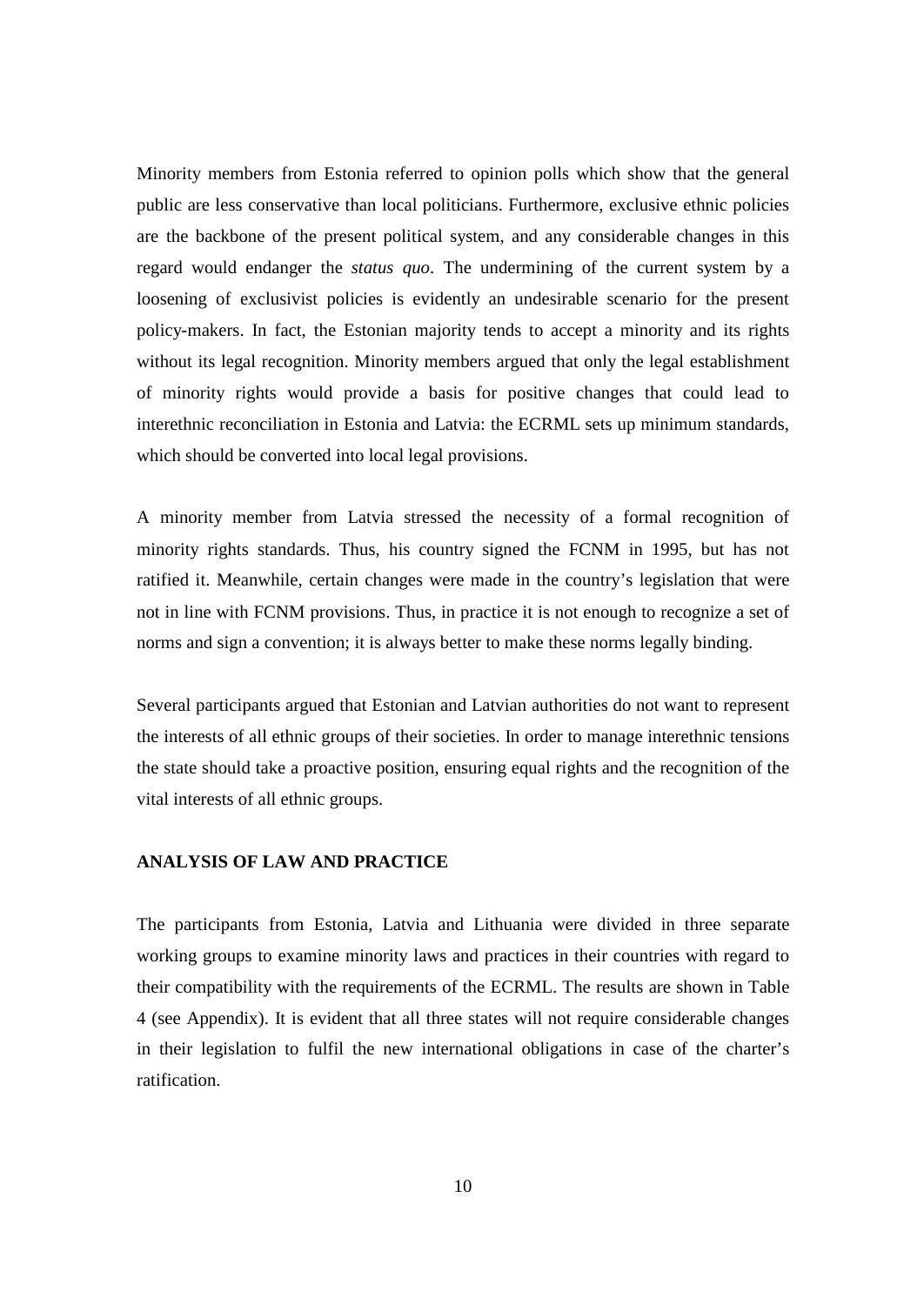At the end of the seminar, Mr. Priit Järve (ECMI) thanked the participants for the active, sincere and fruitful debate on topics that are very controversial in the Baltic states. The ratification of the ECRML can be expected only after the EU accession referendums have taken place in Estonia and Latvia in September 2003. In order to discuss the feasibility of the ratification of the charter in the new political realities after the referendums, a followup meeting may be organized by the end of 2003.

## **ECMI CONCLUSIONS**

- In Lithuania minority language issues are of a technical character and can be solved without considerable changes in legislation.
- In Estonia and Latvia there are certain important differences between law and practice. Several experts from these countries were in favour of preserving this dualism. Minority and majority representatives from Estonia and Latvia disagreed on the necessity of official recognition of Russian as a local minority language.
- Minority members advocated the introduction of legally binding, internationally recognized legal standards in Estonian and Latvian legislation in order to normalize the regulation of language use. They criticized the official policies regarding state languages as excessively protective.
- Foreign experts stressed the importance of respect for, and promotion of, both majority and minority languages in the interest of social integration. They advocated a wider use of minority languages by public officials in contact with the local population to ensure the active participation of minorities in social life.
- Estonia, Latvia and Lithuania will not require considerable changes in their legislation to fulfil the requirements of the ECRML. However, experts from all three countries do not deem the ratification of the charter possible before EU enlargement in 2004.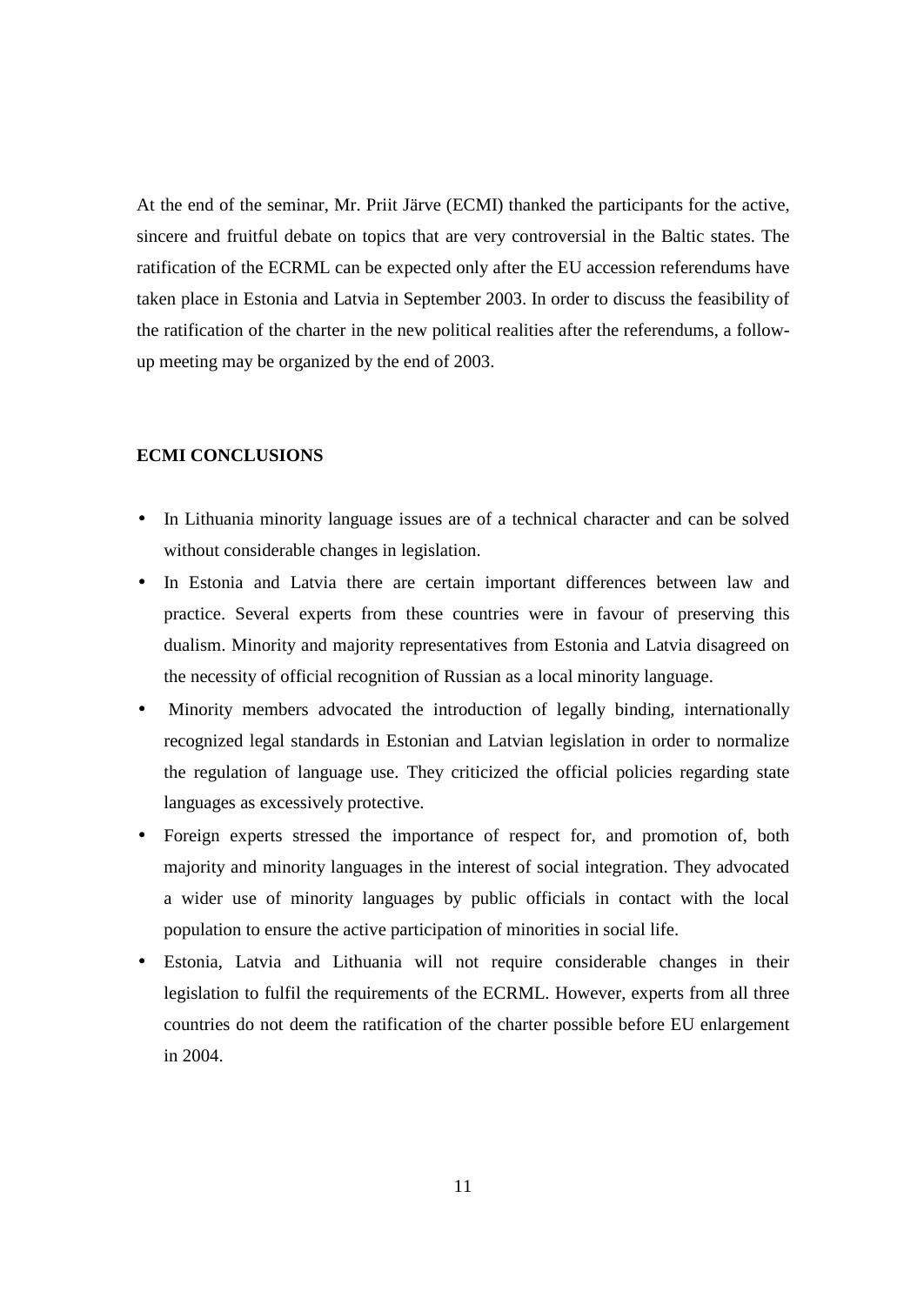## **APPENDICES**

## **TABLE 1. Ethnic composition of the population of the Baltic states,**

**most recent censuses <sup>2</sup>**

| <b>ESTONIA 2000</b>  |                | <b>LATVIA 2000</b>   |                | <b>LITHUANIA 2001</b> |                |
|----------------------|----------------|----------------------|----------------|-----------------------|----------------|
| <b>Ethnic origin</b> | $\frac{0}{0}$  | <b>Ethnic origin</b> | $\frac{6}{6}$  | <b>Ethnic origin</b>  | $\frac{0}{0}$  |
| Estonians            | 68             | Latvians             | 58             | Lithuanians           | 84             |
| <b>Russians</b>      | 26             | <b>Russians</b>      | 30             | Poles                 | 7              |
| Ukrainians           | $\overline{2}$ | <b>Byelorussians</b> | $\overline{4}$ | <b>Russians</b>       | 6              |
| <b>Byelorussians</b> |                | <b>Ukrainians</b>    | 3              | <b>Byelorussians</b>  |                |
| Others               | 3              | Others               | 5              | Others                | $\overline{2}$ |
|                      | 100            |                      | 100            |                       | 100            |

*Source: Statistical Offices of Estonia, Latvia and Lithuania* 

**TABLE 2. Population of Estonia and Latvia by proficiency in official, Russian and English languages, censuses of 2000, %** 

| Language | <b>Estonia</b> | Latvia |
|----------|----------------|--------|
| Official | 80.4           | 78.5   |
| Russian  | 72.2           | 73.3   |
| English  | 25.2           | 14.3   |

*Source: Statistical Offices of Estonia and Latvia* 

Population censuses in Estonia and Latvia took place in 2000 and in Lithuania in 2001.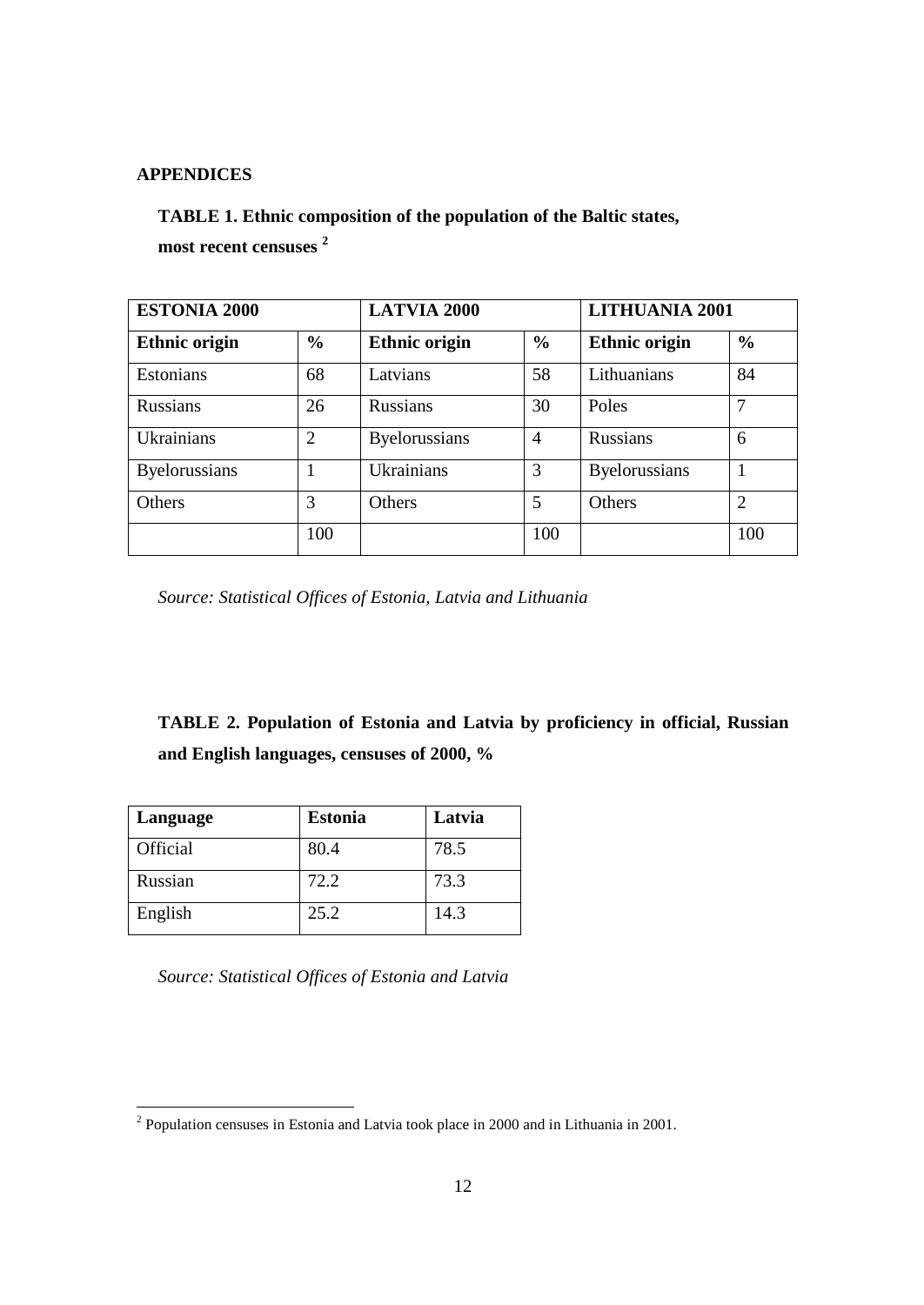**TABLE 3. Population of Estonia and Latvia by mother tongue, censuses of 2000, %** 

| <b>Mother tongue</b> | <b>Estonia</b> | Latvia |
|----------------------|----------------|--------|
| Official             | 67.3           | 58.2   |
| Russian              | 29.7           | 37.4   |
| Other                | 3.0            | 44     |

*Source: Statistical Offices of Estonia and Latvia* 

 $\overline{a}$ 

## **TABLE 4. Ratification checklist for European Charter for Regional or Minority Languages <sup>3</sup>**

| Paragraphs or sub-paragraphs of<br><b>Part III of the Charter</b><br>(acceptance of at least 35 out of 61 is<br>needed for ratification) | Lithuania<br>P-in practice,<br><sub>or</sub><br>F-considered<br>feasible | Latvia<br>P-in practice,<br>$\alpha$<br>F-considered<br>feasible | <b>Estonia</b><br><b>P</b> -in practice,<br><sub>or</sub><br>F-considered<br>feasible |
|------------------------------------------------------------------------------------------------------------------------------------------|--------------------------------------------------------------------------|------------------------------------------------------------------|---------------------------------------------------------------------------------------|
| <b>Article 8, Education</b><br>(at least 3 out of 10)                                                                                    |                                                                          |                                                                  |                                                                                       |
| 1. a. i.                                                                                                                                 | P                                                                        | P                                                                | P                                                                                     |
| a. ii.                                                                                                                                   |                                                                          |                                                                  |                                                                                       |
| a. iii.                                                                                                                                  |                                                                          |                                                                  |                                                                                       |
| a. iv.                                                                                                                                   |                                                                          |                                                                  |                                                                                       |
| 1. b. i.                                                                                                                                 | P                                                                        | P                                                                | P                                                                                     |
| b. ii.                                                                                                                                   |                                                                          |                                                                  |                                                                                       |
| b. iii.                                                                                                                                  |                                                                          |                                                                  |                                                                                       |
| $b.$ iv.                                                                                                                                 |                                                                          |                                                                  |                                                                                       |
| 1. c. i.                                                                                                                                 | P                                                                        |                                                                  | P                                                                                     |
| c. ii.                                                                                                                                   |                                                                          | P                                                                |                                                                                       |
| c. iii.                                                                                                                                  |                                                                          |                                                                  |                                                                                       |
| $c.$ iv.                                                                                                                                 |                                                                          |                                                                  |                                                                                       |
| 1. d. i.                                                                                                                                 | P                                                                        |                                                                  | P                                                                                     |
| d. ii.                                                                                                                                   |                                                                          | P                                                                |                                                                                       |

 $3$  Members of the 'national' working groups failed to reach consensus on every issue referred to in this table. Furthermore, the Lithuanian participants tended to analyze local language legislation while the Estonian and Latvians colleges paid more attention to *de facto* official and semi-official practices. The results of the work in 'national' groups were not reviewed by the seminar participants.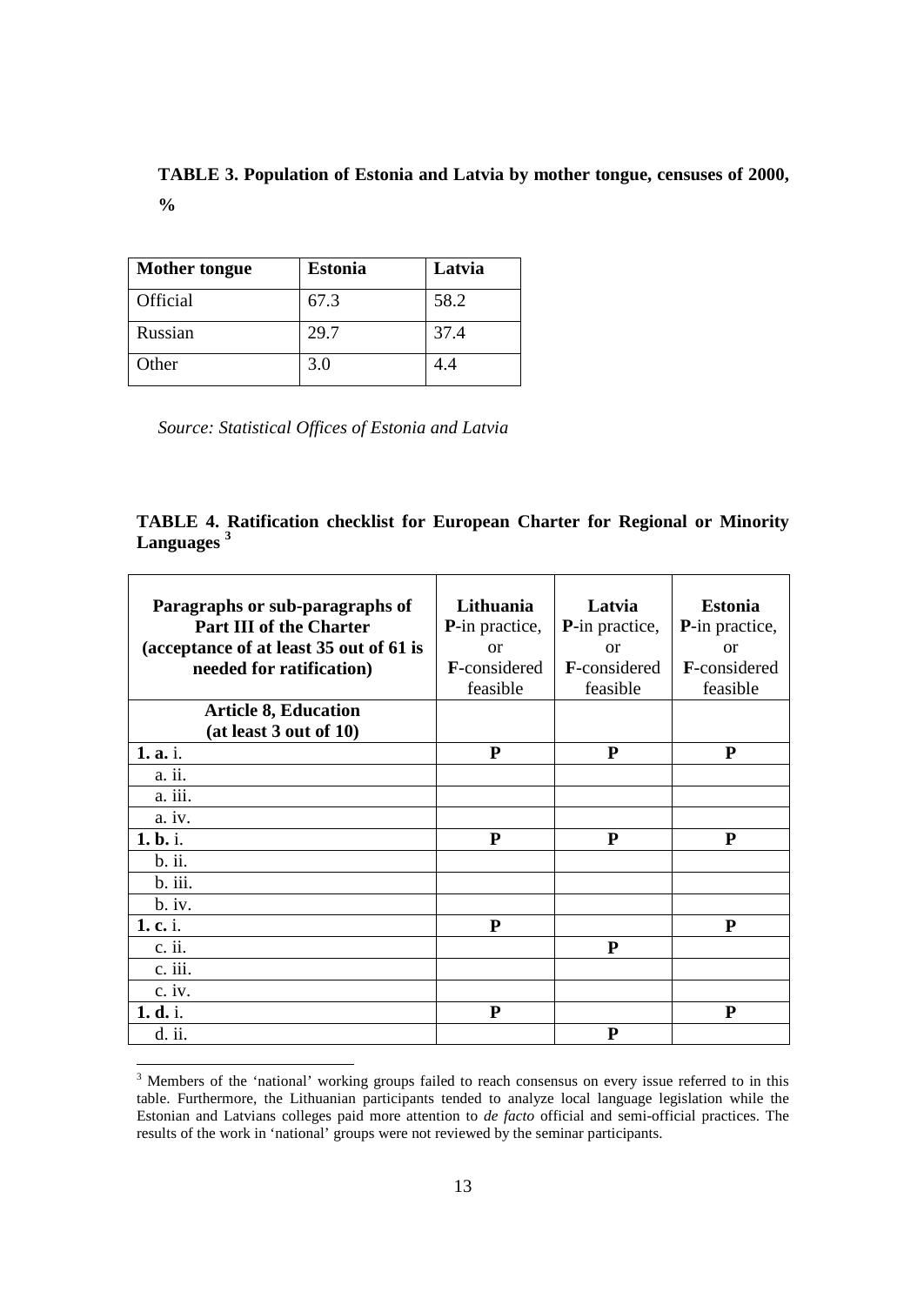| d. iii.                                |           |             |              |
|----------------------------------------|-----------|-------------|--------------|
| d. iv.                                 |           |             |              |
| 1. e. i.                               | ${\bf P}$ |             |              |
| e. ii.                                 | ${\bf P}$ | ${\bf P}$   | ${\bf P}$    |
| e. iii.                                | ${\bf P}$ | ${\bf P}$   | ${\bf P}$    |
| 1. f. i.                               | ${\bf P}$ | ${\bf P}$   | ${\bf P}$    |
| f. ii.                                 |           |             |              |
| f. iii.                                |           |             |              |
| 1. g.                                  | ${\bf P}$ | ${\bf P}$   | ${\bf P}$    |
| 1. h.                                  | ${\bf P}$ | ${\bf P}$   | ${\bf P}$    |
| 1. i.                                  | ${\bf P}$ | ${\bf P}$   | ${\bf P}$    |
| 2.                                     | ${\bf P}$ | ${\bf P}$   | ${\bf P}$    |
| <b>Article 9, Judicial authorities</b> |           |             |              |
| (at least 1 out of 6)                  |           |             |              |
| 1. a. i.                               |           | ${\bf P}$   |              |
| a. ii.                                 | ${\bf P}$ |             | ${\bf P}$    |
| a. iii.                                |           |             |              |
| a. iv.                                 |           |             |              |
| 1. b. i.                               |           |             |              |
| b. ii.                                 | ${\bf P}$ | ${\bf P}$   | ${\bf P}$    |
| b. iii.                                |           |             |              |
| 1. c. i.                               |           |             |              |
| c. ii.                                 | ${\bf P}$ | ${\bf P}$   | ${\bf P}$    |
| c. iii.                                |           |             |              |
| 1. d.                                  |           | ${\bf P}$   |              |
| 2. a.                                  |           |             | ${\bf P}$    |
| b.                                     |           | ${\bf P}$   | ${\bf P}$    |
| $\mathbf{c}$ .                         |           | ${\bf P}$   | ${\bf P}$    |
| 3.                                     | ${\bf P}$ | $\mathbf F$ | ${\bf P}$    |
| Article 10, Administrative authorities |           |             |              |
| and public services                    |           |             |              |
| (at least 1 out of 15)                 |           |             |              |
| $\overline{1. a i.}$                   |           |             |              |
| a. ii.                                 |           | ${\bf P}$   | $\mathbf{P}$ |
| a. iii.                                |           | ${\bf P}$   | ${\bf P}$    |
| a. iv.                                 |           | ${\bf P}$   | ${\bf P}$    |
| a. v.                                  |           |             |              |
| 1. b.                                  |           | ${\bf P}$   | ${\bf P}$    |
| 1. c.                                  |           |             | ${\bf P}$    |
| 2. a.                                  |           |             | ${\bf P}$    |
| 2.b.                                   |           | $\mathbf P$ | ${\bf P}$    |
| 2. c.                                  |           | ${\bf P}$   |              |
| 2. d.                                  |           | ${\bf P}$   |              |
| 2. e.                                  |           |             |              |
| 2. f.                                  |           |             |              |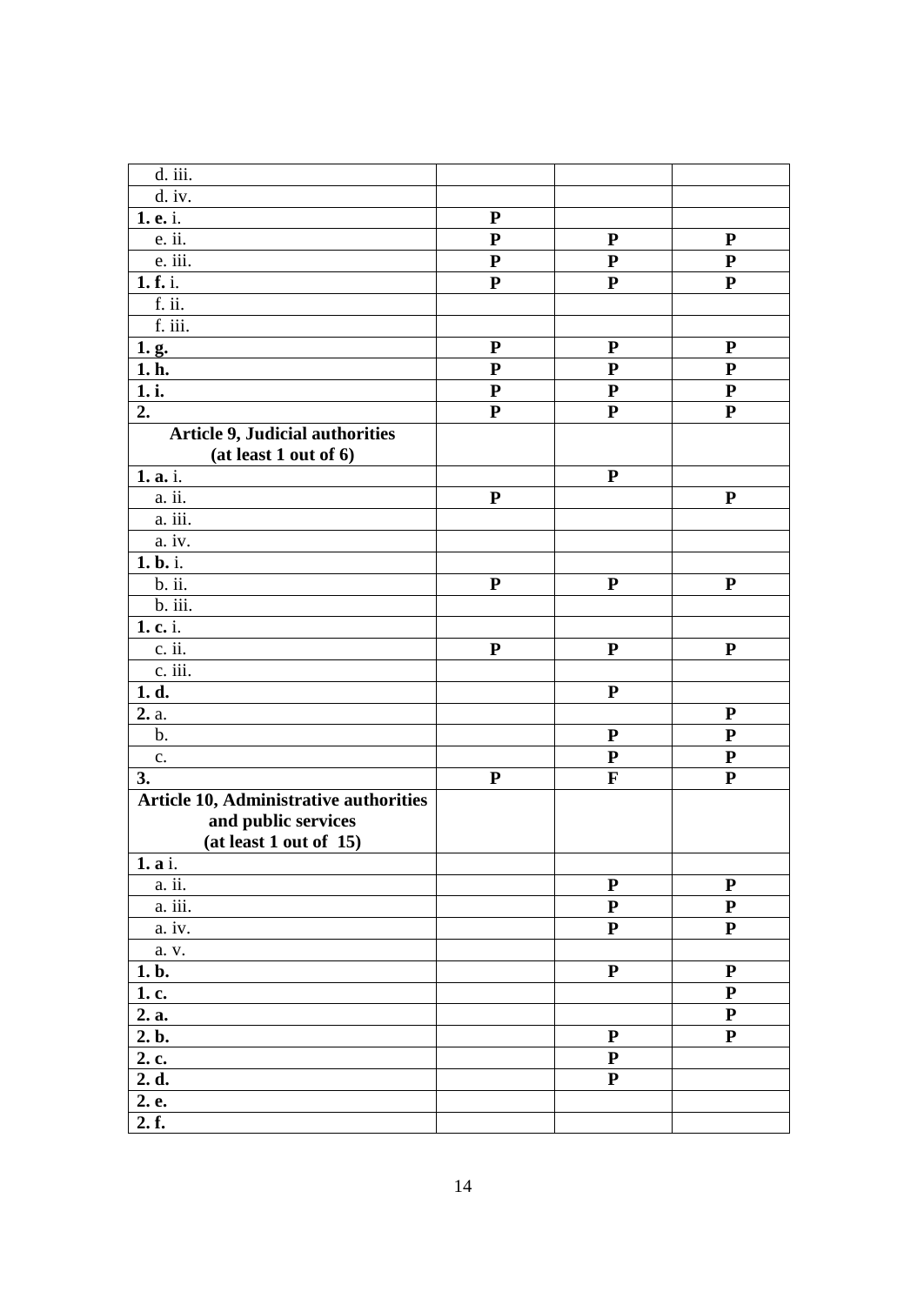| 2. g.                                |              | ${\bf P}$    | ${\bf P}$              |
|--------------------------------------|--------------|--------------|------------------------|
| 3. a.                                |              | ${\bf P}$    | $\mathbf F$            |
| b.                                   |              | ${\bf P}$    | ${\bf P}$              |
| c.                                   |              | ${\bf P}$    |                        |
| 4. a.                                | $\mathbf{F}$ | ${\bf P}$    | ${\bf P}$              |
| 4.b.                                 |              | ${\bf P}$    | ${\bf P}$              |
| 4. c.                                | F            | ${\bf P}$    | P                      |
| 5.                                   | $\mathbf F$  | ${\bf P}$    | $\mathbf F$            |
| Article 11, Media                    |              |              |                        |
| (at least 1 out of 9)                |              |              |                        |
| 1. a. i.                             |              |              |                        |
| a. ii.                               |              |              |                        |
| a. iii.                              | ${\bf P}$    | ${\bf P}$    | ${\bf P}$              |
| 1. b. i.                             |              | ${\bf P}$    | ${\bf P}$              |
| b. ii.                               | ${\bf P}$    | ${\bf P}$    |                        |
| 1. c. i.                             |              |              |                        |
| c. ii.                               | ${\bf P}$    | ${\bf P}$    | ${\bf P}$              |
| 1. d.                                | ${\bf P}$    | $\mathbf{P}$ |                        |
| 1. e. i.                             | ${\bf P}$    | $\mathbf F$  | ${\bf P}$              |
| e. ii.                               |              | $\mathbf F$  |                        |
| 1. f. i.                             |              |              | ${\bf P}$              |
| f. ii.                               | ${\bf P}$    | ${\bf P}$    |                        |
|                                      |              |              |                        |
| 1.g.                                 |              |              | ${\bf P}$<br>${\bf P}$ |
| 2.                                   | ${\bf P}$    | ${\bf P}$    |                        |
| $\overline{3}$ .                     | $\mathbf F$  | ${\bf P}$    |                        |
| Article 12, Cultural activities and  |              |              |                        |
| facilities                           |              |              |                        |
| (at least 3 out of 10)               |              |              |                        |
| 1. a.                                | ${\bf P}$    | ${\bf P}$    | ${\bf P}$              |
| 1. b.                                | ${\bf P}$    | ${\bf P}$    | ${\bf P}$              |
| 1. c.                                |              | ${\bf P}$    | ${\bf P}$              |
| 1. d.                                |              | ${\bf P}$    | ${\bf P}$              |
| 1. e.                                |              | P            | ${\bf P}$              |
| 1. f.                                | $\mathbf{F}$ | ${\bf P}$    | ${\bf P}$              |
| 1.g.                                 |              | ${\bf P}$    | $\mathbf{P}$           |
| 1. h.                                | $\mathbf F$  |              |                        |
| 2.                                   |              | ${\bf P}$    | ${\bf P}$              |
| $\overline{3}$ .                     |              | ${\bf P}$    | ${\bf P}$              |
| Article 13, Economic and social life |              |              |                        |
| (at least 1 out of 9)                |              |              |                        |
| 1. a.                                |              | ${\bf P}$    | ${\bf P}$              |
| 1. b.                                |              | ${\bf P}$    | ${\bf P}$              |
| 1. c.                                | $\mathbf{F}$ | $\mathbf{F}$ |                        |
| 1. d.                                |              |              |                        |
| 2. a.                                | ${\bf P}$    | ${\bf P}$    | ${\bf P}$              |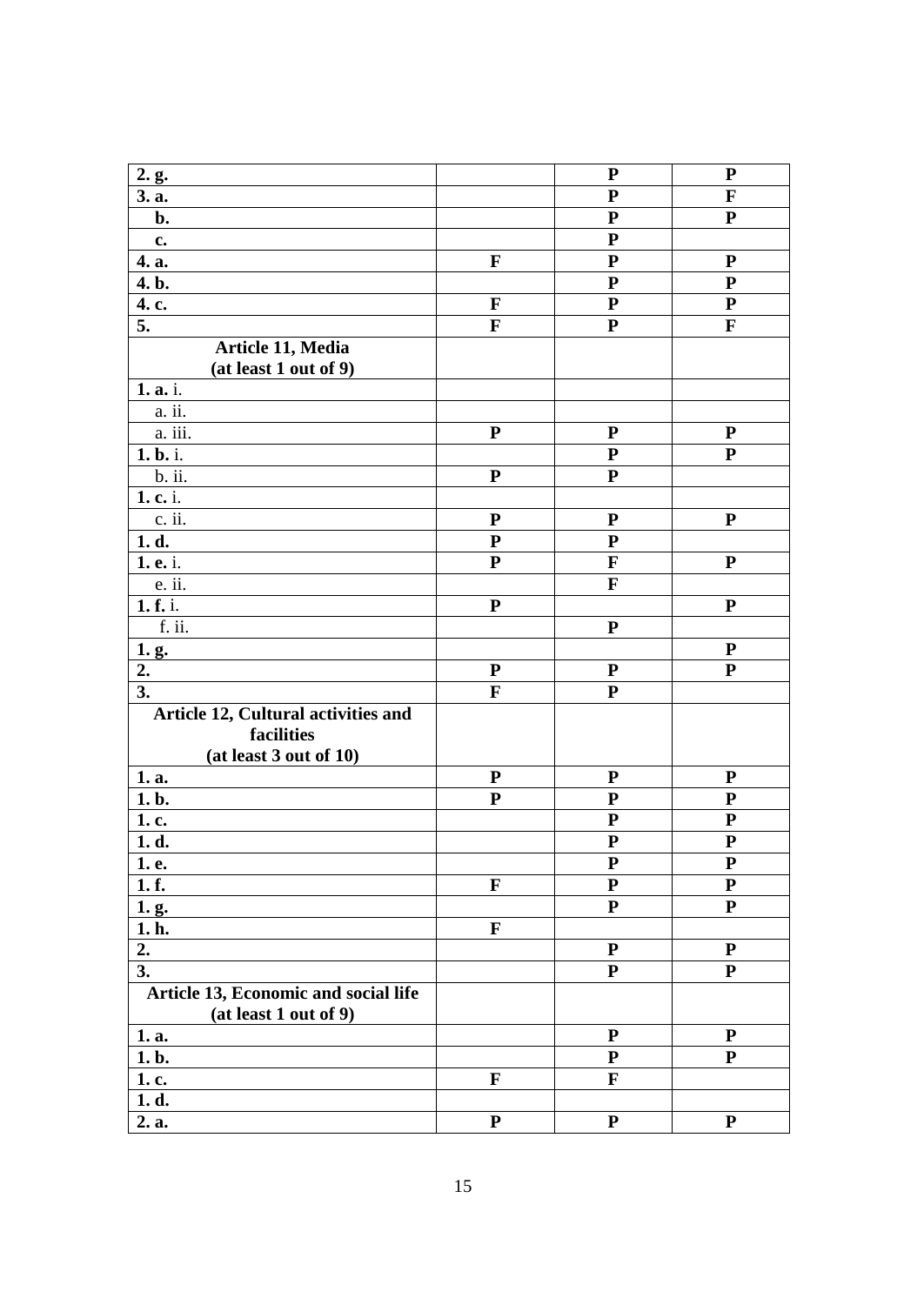| 2. b.                                      |    | F  |    |
|--------------------------------------------|----|----|----|
| 2. c.                                      | P  | P  | F  |
| 2. d.                                      | F  | P  |    |
| 2. e.                                      |    | F  |    |
| <b>Article 14, Transfrontier exchanges</b> |    |    |    |
| (no obligatory items)                      |    |    |    |
| a.                                         | P  | P  |    |
| b.                                         | P  | P  | P  |
| Subtotal, in practice                      | 29 | 55 | 50 |
|                                            |    |    |    |
| Subtotal, considered feasible              | 8  | 7  | 3  |
|                                            |    |    |    |
| Total, practice + feasible                 | 37 | 62 | 53 |

## **Excerpts from EUROPEAN CHARTER FOR REGIONAL OR MINORITY LANGUAGES**

#### **(Council of Europe,** Strasbourg, 5.XI.1992)

#### **Part I – General provisions**

#### **Article 1 – Definitions**

For the purposes of this Charter:

- a "regional or minority languages" means languages that are:
	- i traditionally used within a given territory of a State by nationals of that State who form a group numerically smaller than the rest of the State's population; and
	- ii different from the official language(s) of that State;

 it does not include either dialects of the official language(s) of the State or the languages of migrants;

- b "territory in which the regional or minority language is used" means the geographical area in which the said language is the mode of expression of a number of people justifying the adoption of the various protective and promotional measures provided for in this Charter;
- c "non-territorial languages" means languages used by nationals of the State which differ from the language or languages used by the rest of the State's population but which, although traditionally used within the territory of the State, cannot be identified with a particular area thereof.

#### **Article 2 – Undertakings**

- 1 Each Party undertakes to apply the provisions of Part II to all the regional or minority languages spoken within its territory and which comply with the definition in Article 1.
- 2 In respect of each language specified at the time of ratification, acceptance or approval, in accordance with Article 3, each Party undertakes to apply a minimum of thirty-five paragraphs or sub-paragraphs chosen from among the provisions of Part III of the Charter, including at least three chosen from each of the Articles 8 and 12 and one from each of the Articles 9, 10, 11 and 13.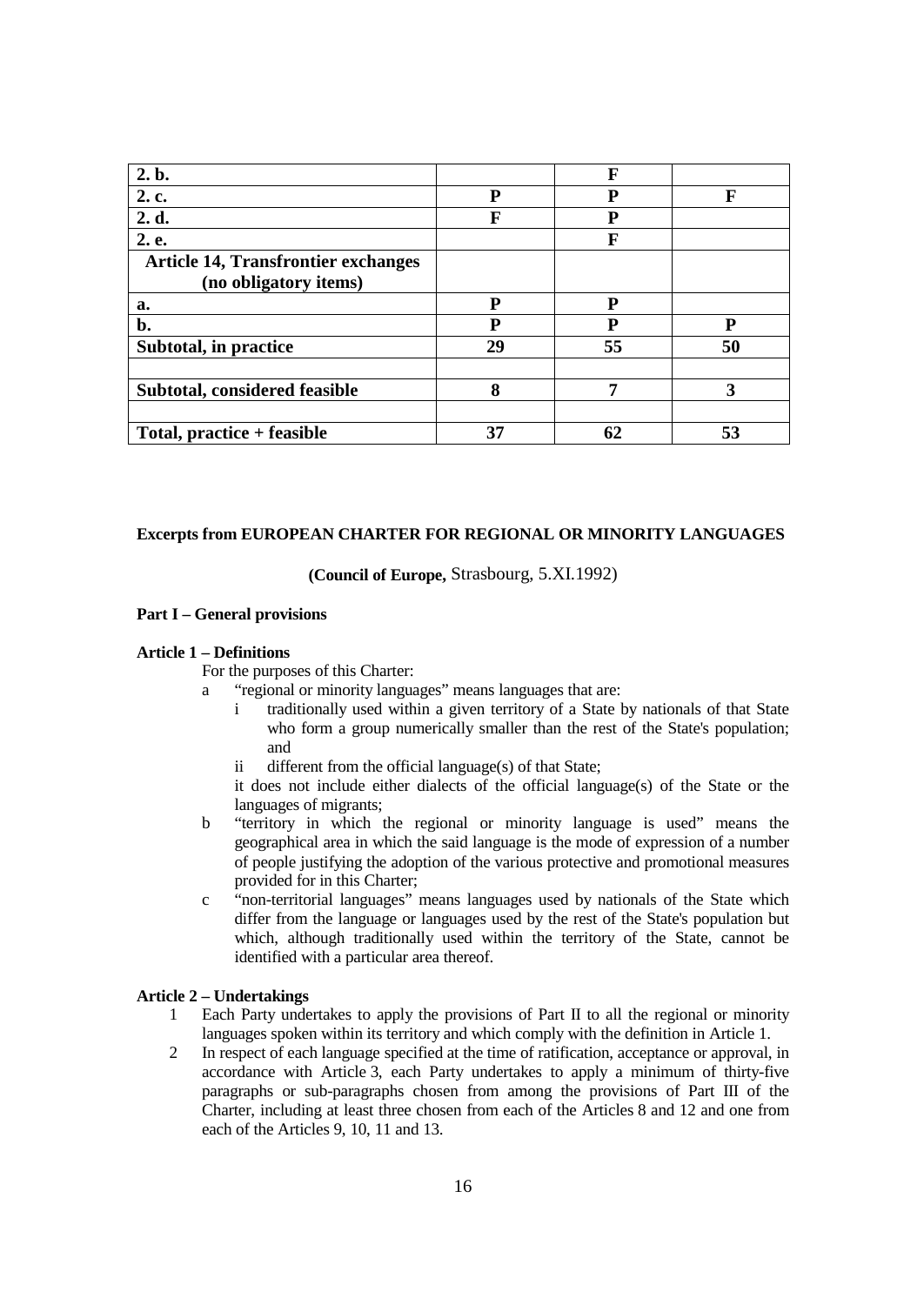#### **Article 3 – Practical arrangements**

- 1 Each Contracting State shall specify in its instrument of ratification, acceptance or approval, each regional or minority language, or official language which is less widely used on the whole or part of its territory, to which the paragraphs chosen in accordance with Article 2, paragraph 2, shall apply.
- 2 Any Party may, at any subsequent time, notify the Secretary General that it accepts the obligations arising out of the provisions of any other paragraph of the Charter not already specified in its instrument of ratification, acceptance or approval, or that it will apply paragraph 1 of the present article to other regional or minority languages, or to other official languages which are less widely used on the whole or part of its territory.
- 3 The undertakings referred to in the foregoing paragraph shall be deemed to form an integral part of the ratification, acceptance or approval and will have the same effect as from their date of notification.

## **Part II – Objectives and principles pursued in accordance with Article 2, paragraph 1**

#### **Article 7 – Objectives and principles**

- 1 In respect of regional or minority languages, within the territories in which such languages are used and according to the situation of each language, the Parties shall base their policies, legislation and practice on the following objectives and principles:
	- a the recognition of the regional or minority languages as an expression of cultural wealth;
	- b the respect of the geographical area of each regional or minority language in order to ensure that existing or new administrative divisions do not constitute an obstacle to the promotion of the regional or minority language in question;
	- c the need for resolute action to promote regional or minority languages in order to safeguard them;
	- d the facilitation and/or encouragement of the use of regional or minority languages, in speech and writing, in public and private life;
	- e the maintenance and development of links, in the fields covered by this Charter, between groups using a regional or minority language and other groups in the State employing a language used in identical or similar form, as well as the establishment of cultural relations with other groups in the State using different languages;
	- f the provision of appropriate forms and means for the teaching and study of regional or minority languages at all appropriate stages;
	- g the provision of facilities enabling non-speakers of a regional or minority language living in the area where it is used to learn it if they so desire;
	- h the promotion of study and research on regional or minority languages at universities or equivalent institutions;
	- i the promotion of appropriate types of transnational exchanges, in the fields covered by this Charter, for regional or minority languages used in identical or similar form in two or more States.
- 2 The Parties undertake to eliminate, if they have not yet done so, any unjustified distinction, exclusion, restriction or preference relating to the use of a regional or minority language and intended to discourage or endanger the maintenance or development of it. The adoption of special measures in favour of regional or minority languages aimed at promoting equality between the users of these languages and the rest of the population or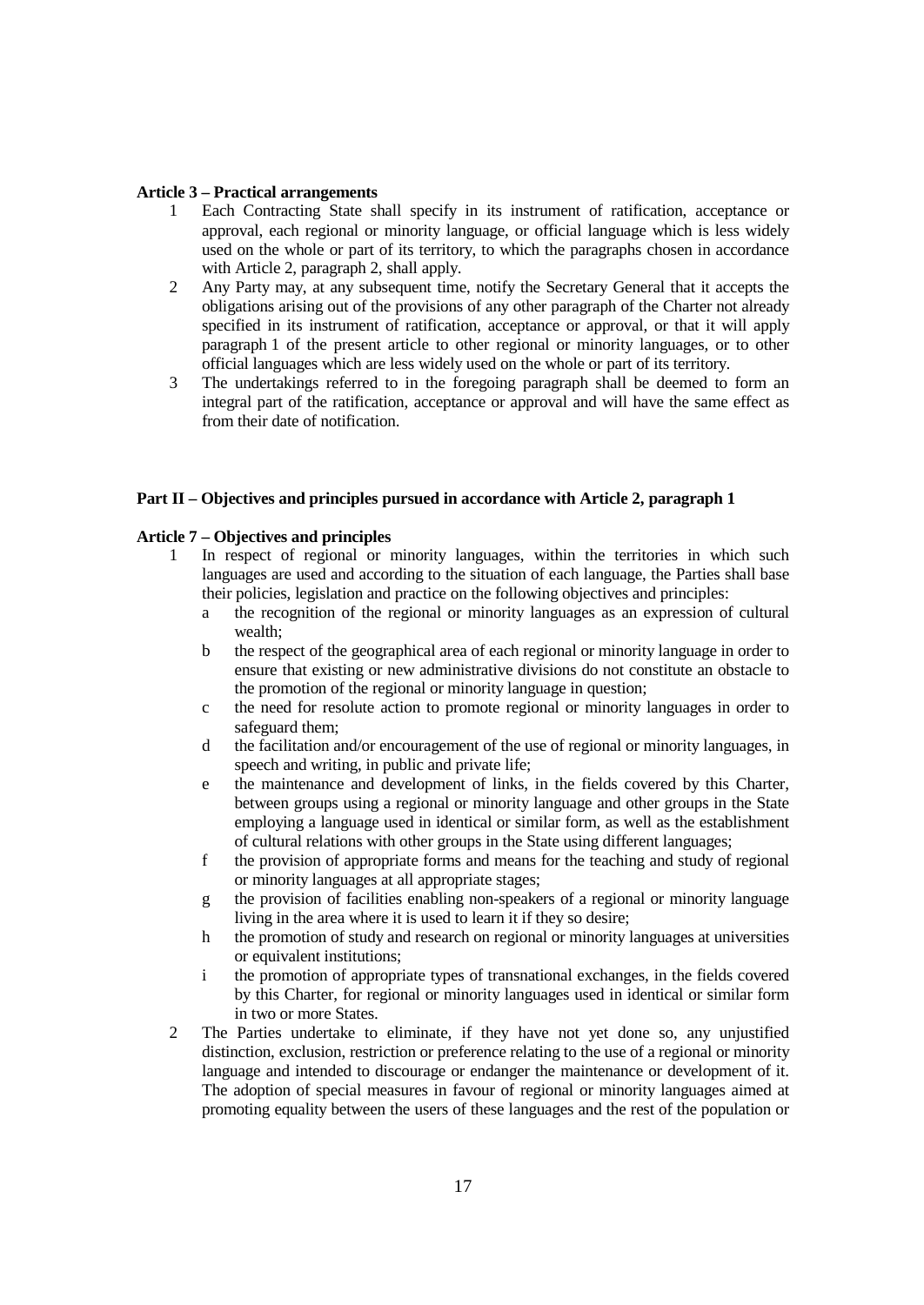which take due account of their specific conditions is not considered to be an act of discrimination against the users of more widely-used languages.

- 3 The Parties undertake to promote, by appropriate measures, mutual understanding between all the linguistic groups of the country and in particular the inclusion of respect, understanding and tolerance in relation to regional or minority languages among the objectives of education and training provided within their countries and encouragement of the mass media to pursue the same objective.
- 4 In determining their policy with regard to regional or minority languages, the Parties shall take into consideration the needs and wishes expressed by the groups which use such languages. They are encouraged to establish bodies, if necessary, for the purpose of advising the authorities on all matters pertaining to regional or minority languages.
- 5 The Parties undertake to apply, *mutatis mutandis*, the principles listed in paragraphs 1 to 4 above to non-territorial languages. However, as far as these languages are concerned, the nature and scope of the measures to be taken to give effect to this Charter shall be determined in a flexible manner, bearing in mind the needs and wishes, and respecting the traditions and characteristics, of the groups which use the languages concerned.

### **Part III – Measures to promote the use of regional or minority languages in public life in accordance with the undertakings entered into under Article 2, paragraph 2**

#### **Article 8 – Education**

- 1 With regard to education, the Parties undertake, within the territory in which such languages are used, according to the situation of each of these languages, and without prejudice to the teaching of the official language(s) of the State:
	- a i to make available pre-school education in the relevant regional or minority languages; or
		- ii to make available a substantial part of pre-school education in the relevant regional or minority languages; or
		- iii to apply one of the measures provided for under i and ii above at least to those pupils whose families so request and whose number is considered sufficient; or
		- iv if the public authorities have no direct competence in the field of pre-school education, to favour and/or encourage the application of the measures referred to under i to iii above;
	- b i to make available primary education in the relevant regional or minority languages; or
		- ii to make available a substantial part of primary education in the relevant regional or minority languages; or
		- iii to provide, within primary education, for the teaching of the relevant regional or minority languages as an integral part of the curriculum; or
		- iv to apply one of the measures provided for under i to iii above at least to those pupils whose families so request and whose number is considered sufficient;
	- c i to make available secondary education in the relevant regional or minority languages; or
		- ii to make available a substantial part of secondary education in the relevant regional or minority languages; or
		- iii to provide, within secondary education, for the teaching of the relevant regional or minority languages as an integral part of the curriculum; or
		- iv to apply one of the measures provided for under i to iii above at least to those pupils who, or where appropriate whose families, so wish in a number considered sufficient;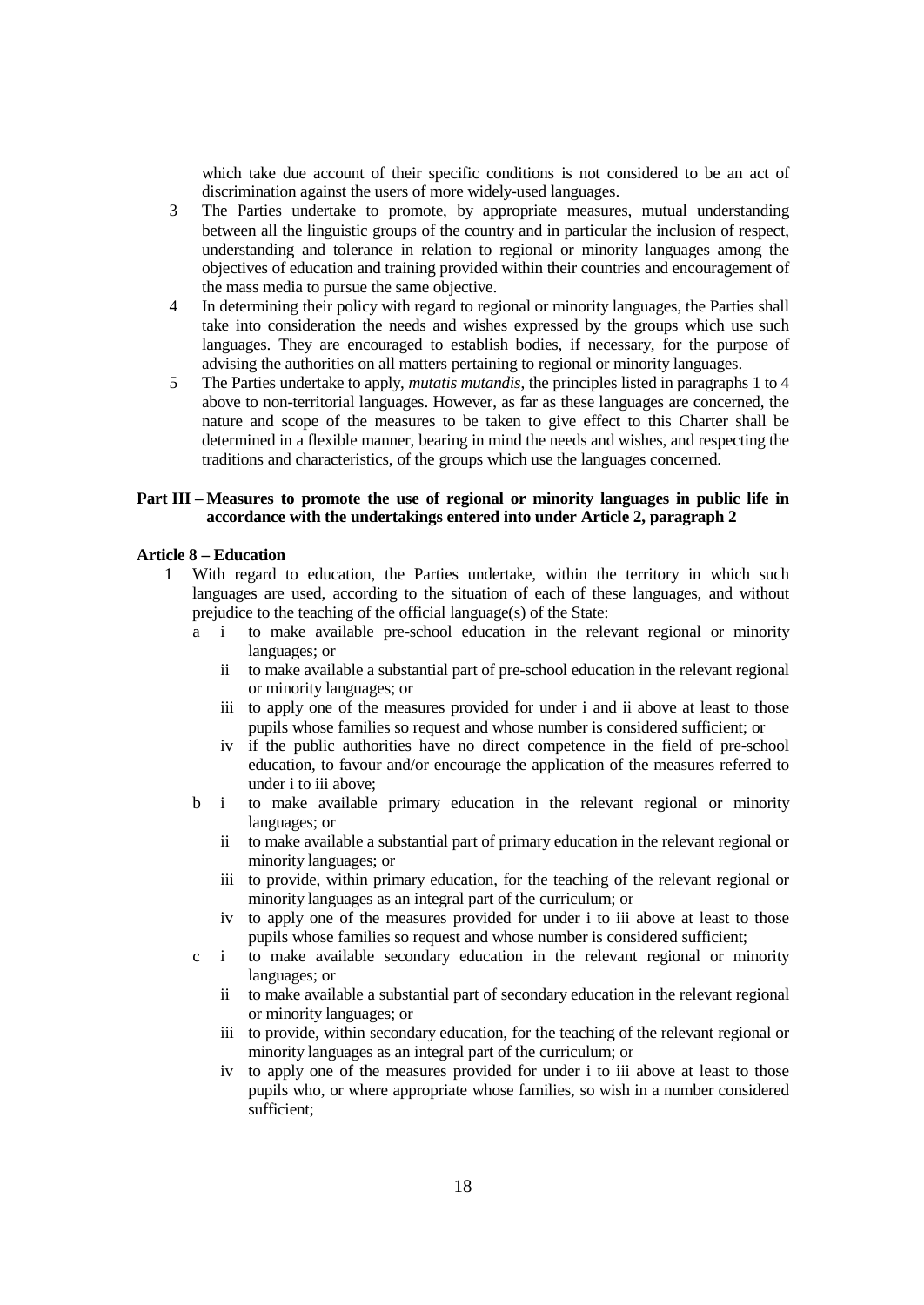- d i to make available technical and vocational education in the relevant regional or minority languages; or
	- ii to make available a substantial part of technical and vocational education in the relevant regional or minority languages; or
	- iii to provide, within technical and vocational education, for the teaching of the relevant regional or minority languages as an integral part of the curriculum; or
	- iv to apply one of the measures provided for under i to iii above at least to those pupils who, or where appropriate whose families, so wish in a number considered sufficient;
- e i to make available university and other higher education in regional or minority languages; or
	- ii to provide facilities for the study of these languages as university and higher education subjects; or
	- iii if, by reason of the role of the State in relation to higher education institutions, subparagraphs i and ii cannot be applied, to encourage and/or allow the provision of university or other forms of higher education in regional or minority languages or of facilities for the study of these languages as university or higher education subjects;
- f i to arrange for the provision of adult and continuing education courses which are taught mainly or wholly in the regional or minority languages; or
	- ii to offer such languages as subjects of adult and continuing education; or
	- iii if the public authorities have no direct competence in the field of adult education, to favour and/or encourage the offering of such languages as subjects of adult and continuing education;
- g to make arrangements to ensure the teaching of the history and the culture which is reflected by the regional or minority language;
- h to provide the basic and further training of the teachers required to implement those of paragraphs a to g accepted by the Party;
- i to set up a supervisory body or bodies responsible for monitoring the measures taken and progress achieved in establishing or developing the teaching of regional or minority languages and for drawing up periodic reports of their findings, which will be made public.
- 2 With regard to education and in respect of territories other than those in which the regional or minority languages are traditionally used, the Parties undertake, if the number of users of a regional or minority language justifies it, to allow, encourage or provide teaching in or of the regional or minority language at all the appropriate stages of education.

## **Article 9 – Judicial authorities**

- 1 The Parties undertake, in respect of those judicial districts in which the number of residents using the regional or minority languages justifies the measures specified below, according to the situation of each of these languages and on condition that the use of the facilities afforded by the present paragraph is not considered by the judge to hamper the proper administration of justice:
	- a in criminal proceedings:
		- i to provide that the courts, at the request of one of the parties, shall conduct the proceedings in the regional or minority languages; and/or
		- ii to guarantee the accused the right to use his/her regional or minority language; and/or
		- iii to provide that requests and evidence, whether written or oral, shall not be considered inadmissible solely because they are formulated in a regional or minority language; and/or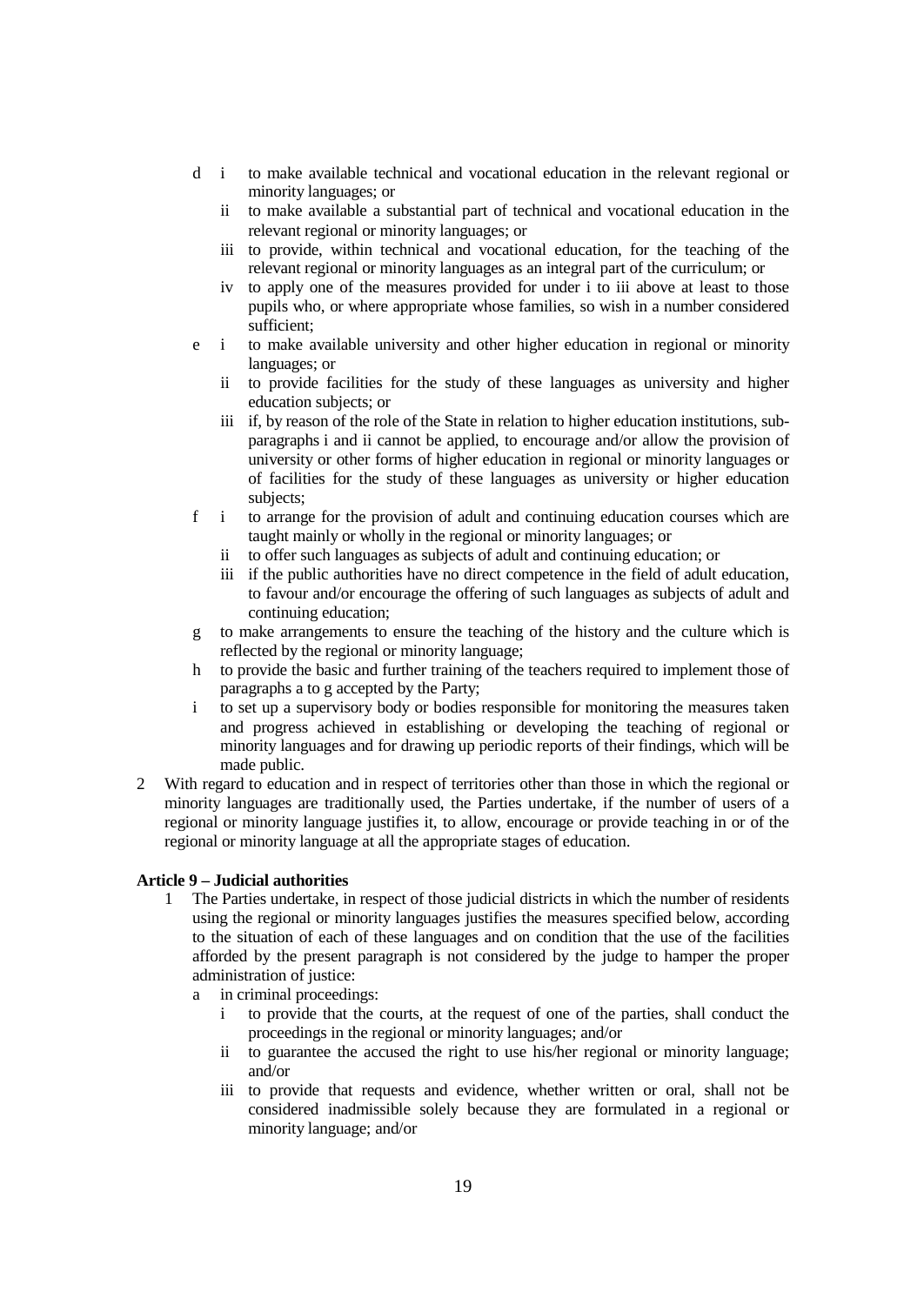iv to produce, on request, documents connected with legal proceedings in the relevant regional or minority language,

 if necessary by the use of interpreters and translations involving no extra expense for the persons concerned;

- b in civil proceedings:
	- i to provide that the courts, at the request of one of the parties, shall conduct the proceedings in the regional or minority languages; and/or
	- ii to allow, whenever a litigant has to appear in person before a court, that he or she may use his or her regional or minority language without thereby incurring additional expense; and/or
	- iii to allow documents and evidence to be produced in the regional or minority languages,

if necessary by the use of interpreters and translations;

- c in proceedings before courts concerning administrative matters:
	- i to provide that the courts, at the request of one of the parties, shall conduct the proceedings in the regional or minority languages; and/or
	- ii to allow, whenever a litigant has to appear in person before a court, that he or she may use his or her regional or minority language without thereby incurring additional expense; and/or
	- iii to allow documents and evidence to be produced in the regional or minority languages,

if necessary by the use of interpreters and translations;

- d to take steps to ensure that the application of sub-paragraphs i and iii of paragraphs b and c above and any necessary use of interpreters and translations does not involve extra expense for the persons concerned.
- 2 The Parties undertake:
	- a not to deny the validity of legal documents drawn up within the State solely because they are drafted in a regional or minority language; or
	- b not to deny the validity, as between the parties, of legal documents drawn up within the country solely because they are drafted in a regional or minority language, and to provide that they can be invoked against interested third parties who are not users of these languages on condition that the contents of the document are made known to them by the person(s) who invoke(s) it; or
	- c not to deny the validity, as between the parties, of legal documents drawn up within the country solely because they are drafted in a regional or minority language.
- 3 The Parties undertake to make available in the regional or minority languages the most important national statutory texts and those relating particularly to users of these languages, unless they are otherwise provided.

#### **Article 10 – Administrative authorities and public services**

- 1 Within the administrative districts of the State in which the number of residents who are users of regional or minority languages justifies the measures specified below and according to the situation of each language, the Parties undertake, as far as this is reasonably possible:
	- a i to ensure that the administrative authorities use the regional or minority languages; or
		- ii to ensure that such of their officers as are in contact with the public use the regional or minority languages in their relations with persons applying to them in these languages; or
		- iii to ensure that users of regional or minority languages may submit oral or written applications and receive a reply in these languages; or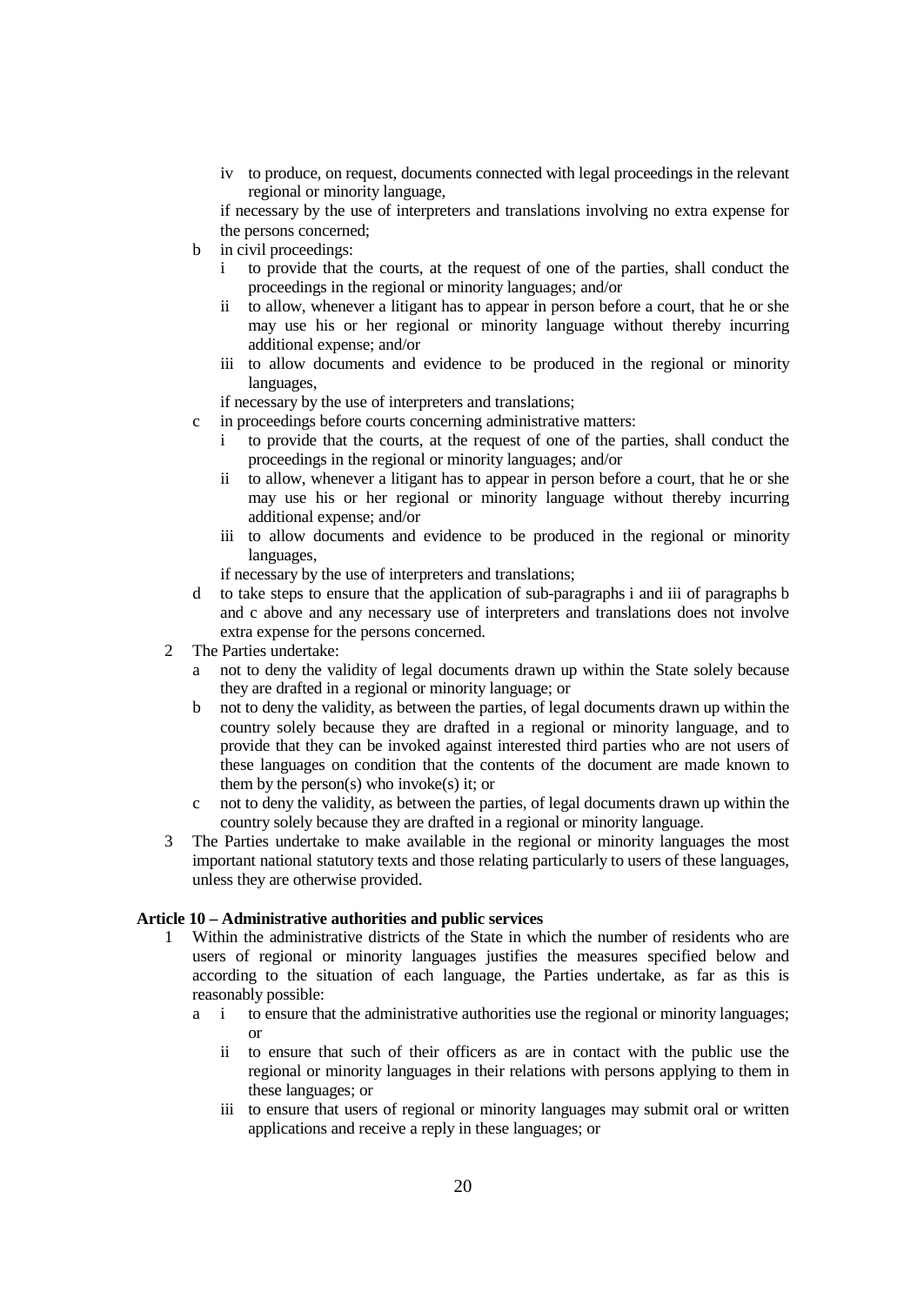- iv to ensure that users of regional or minority languages may submit oral or written applications in these languages; or
- v to ensure that users of regional or minority languages may validly submit a document in these languages;
- b to make available widely used administrative texts and forms for the population in the regional or minority languages or in bilingual versions;
- c to allow the administrative authorities to draft documents in a regional or minority language.
- 2 In respect of the local and regional authorities on whose territory the number of residents who are users of regional or minority languages is such as to justify the measures specified below, the Parties undertake to allow and/or encourage:
	- a the use of regional or minority languages within the framework of the regional or local authority;
	- b the possibility for users of regional or minority languages to submit oral or written applications in these languages;
	- c the publication by regional authorities of their official documents also in the relevant regional or minority languages;
	- d the publication by local authorities of their official documents also in the relevant regional or minority languages;
	- e the use by regional authorities of regional or minority languages in debates in their assemblies, without excluding, however, the use of the official language(s) of the State;
	- f the use by local authorities of regional or minority languages in debates in their assemblies, without excluding, however, the use of the official language(s) of the State;
	- g the use or adoption, if necessary in conjunction with the name in the official language(s), of traditional and correct forms of place-names in regional or minority languages.
- 3 With regard to public services provided by the administrative authorities or other persons acting on their behalf, the Parties undertake, within the territory in which regional or minority languages are used, in accordance with the situation of each language and as far as this is reasonably possible:
	- a to ensure that the regional or minority languages are used in the provision of the service; or
	- b to allow users of regional or minority languages to submit a request and receive a reply in these languages; or
	- c to allow users of regional or minority languages to submit a request in these languages.
- 4 With a view to putting into effect those provisions of paragraphs 1, 2 and 3 accepted by them, the Parties undertake to take one or more of the following measures:
	- a translation or interpretation as may be required;
	- b recruitment and, where necessary, training of the officials and other public service employees required;
	- c compliance as far as possible with requests from public service employees having a knowledge of a regional or minority language to be appointed in the territory in which that language is used.
- 5 The Parties undertake to allow the use or adoption of family names in the regional or minority languages, at the request of those concerned.

## **Article 11 – Media**

1 The Parties undertake, for the users of the regional or minority languages within the territories in which those languages are spoken, according to the situation of each language, to the extent that the public authorities, directly or indirectly, are competent, have power or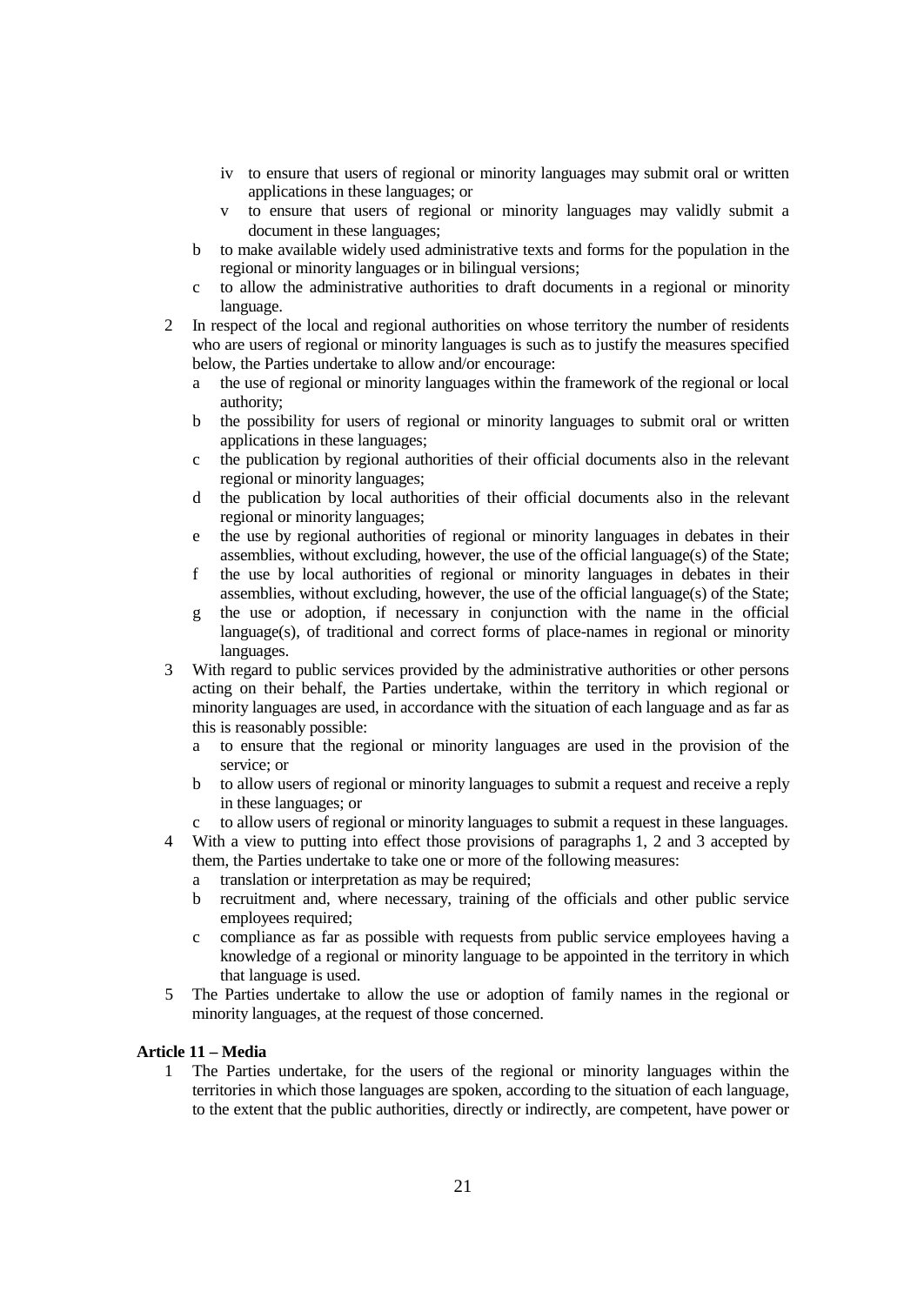play a role in this field, and respecting the principle of the independence and autonomy of the media:

- a to the extent that radio and television carry out a public service mission:
	- i to ensure the creation of at least one radio station and one television channel in the regional or minority languages; or
	- ii to encourage and/or facilitate the creation of at least one radio station and one television channel in the regional or minority languages; or
	- iii to make adequate provision so that broadcasters offer programmes in the regional or minority languages;
- b i to encourage and/or facilitate the creation of at least one radio station in the regional or minority languages; or
	- ii to encourage and/or facilitate the broadcasting of radio programmes in the regional or minority languages on a regular basis;
- c i to encourage and/or facilitate the creation of at least one television channel in the regional or minority languages; or
	- ii to encourage and/or facilitate the broadcasting of television programmes in the regional or minority languages on a regular basis;
- d to encourage and/or facilitate the production and distribution of audio and audiovisual works in the regional or minority languages;
- e i to encourage and/or facilitate the creation and/or maintenance of at least one newspaper in the regional or minority languages; or
	- ii to encourage and/or facilitate the publication of newspaper articles in the regional or minority languages on a regular basis;
- f i to cover the additional costs of those media which use regional or minority languages, wherever the law provides for financial assistance in general for the media; or
	- ii to apply existing measures for financial assistance also to audiovisual productions in the regional or minority languages;
- g to support the training of journalists and other staff for media using regional or minority languages.
- 2 The Parties undertake to guarantee freedom of direct reception of radio and television broadcasts from neighbouring countries in a language used in identical or similar form to a regional or minority language, and not to oppose the retransmission of radio and television broadcasts from neighbouring countries in such a language. They further undertake to ensure that no restrictions will be placed on the freedom of expression and free circulation of information in the written press in a language used in identical or similar form to a regional or minority language. The exercise of the above-mentioned freedoms, since it carries with it duties and responsibilities, may be subject to such formalities, conditions, restrictions or penalties as are prescribed by law and are necessary in a democratic society, in the interests of national security, territorial integrity or public safety, for the prevention of disorder or crime, for the protection of health or morals, for the protection of the reputation or rights of others, for preventing disclosure of information received in confidence, or for maintaining the authority and impartiality of the judiciary.
- 3 The Parties undertake to ensure that the interests of the users of regional or minority languages are represented or taken into account within such bodies as may be established in accordance with the law with responsibility for guaranteeing the freedom and pluralism of the media.

#### **Article 12 – Cultural activities and facilities**

1 With regard to cultural activities and facilities – especially libraries, video libraries, cultural centres, museums, archives, academies, theatres and cinemas, as well as literary work and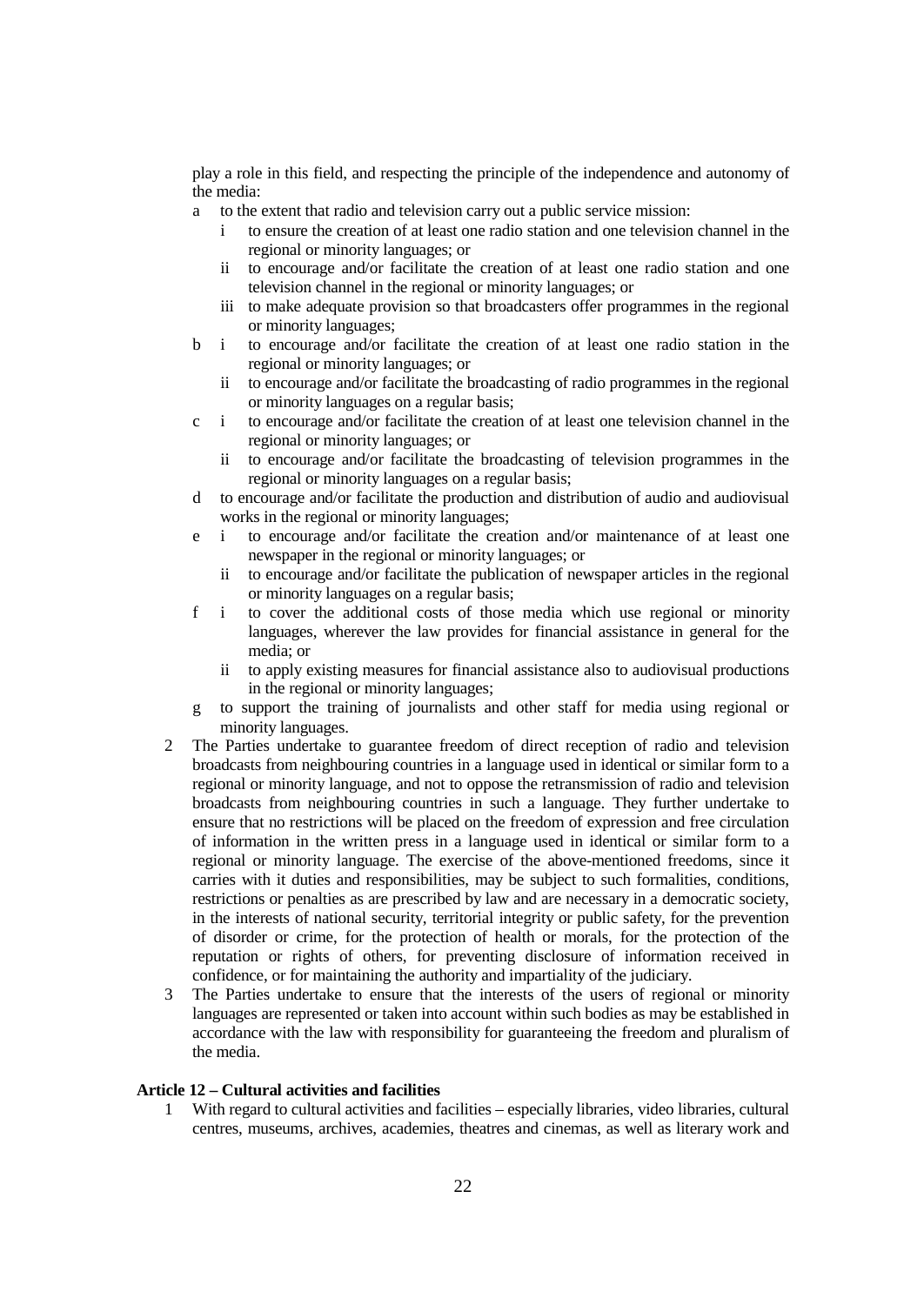film production, vernacular forms of cultural expression, festivals and the culture industries, including **inter alia** the use of new technologies – the Parties undertake, within the territory in which such languages are used and to the extent that the public authorities are competent, have power or play a role in this field:

- a to encourage types of expression and initiative specific to regional or minority languages and foster the different means of access to works produced in these languages;
- b to foster the different means of access in other languages to works produced in regional or minority languages by aiding and developing translation, dubbing, postsynchronisation and subtitling activities;
- c to foster access in regional or minority languages to works produced in other languages by aiding and developing translation, dubbing, post-synchronisation and subtitling activities;
- d to ensure that the bodies responsible for organising or supporting cultural activities of various kinds make appropriate allowance for incorporating the knowledge and use of regional or minority languages and cultures in the undertakings which they initiate or for which they provide backing;
- e to promote measures to ensure that the bodies responsible for organising or supporting cultural activities have at their disposal staff who have a full command of the regional or minority language concerned, as well as of the language(s) of the rest of the population;
- f to encourage direct participation by representatives of the users of a given regional or minority language in providing facilities and planning cultural activities;
- g to encourage and/or facilitate the creation of a body or bodies responsible for collecting, keeping a copy of and presenting or publishing works produced in the regional or minority languages;
- h if necessary, to create and/or promote and finance translation and terminological research services, particularly with a view to maintaining and developing appropriate administrative, commercial, economic, social, technical or legal terminology in each regional or minority language.
- 2 In respect of territories other than those in which the regional or minority languages are traditionally used, the Parties undertake, if the number of users of a regional or minority language justifies it, to allow, encourage and/or provide appropriate cultural activities and facilities in accordance with the preceding paragraph.
- 3 The Parties undertake to make appropriate provision, in pursuing their cultural policy abroad, for regional or minority languages and the cultures they reflect.

#### **Article 13 – Economic and social life**

- 1 With regard to economic and social activities, the Parties undertake, within the whole country:
	- a to eliminate from their legislation any provision prohibiting or limiting without justifiable reasons the use of regional or minority languages in documents relating to economic or social life, particularly contracts of employment, and in technical documents such as instructions for the use of products or installations;
	- b to prohibit the insertion in internal regulations of companies and private documents of any clauses excluding or restricting the use of regional or minority languages, at least between users of the same language;
	- c to oppose practices designed to discourage the use of regional or minority languages in connection with economic or social activities;
	- d to facilitate and/or encourage the use of regional or minority languages by means other than those specified in the above sub-paragraphs.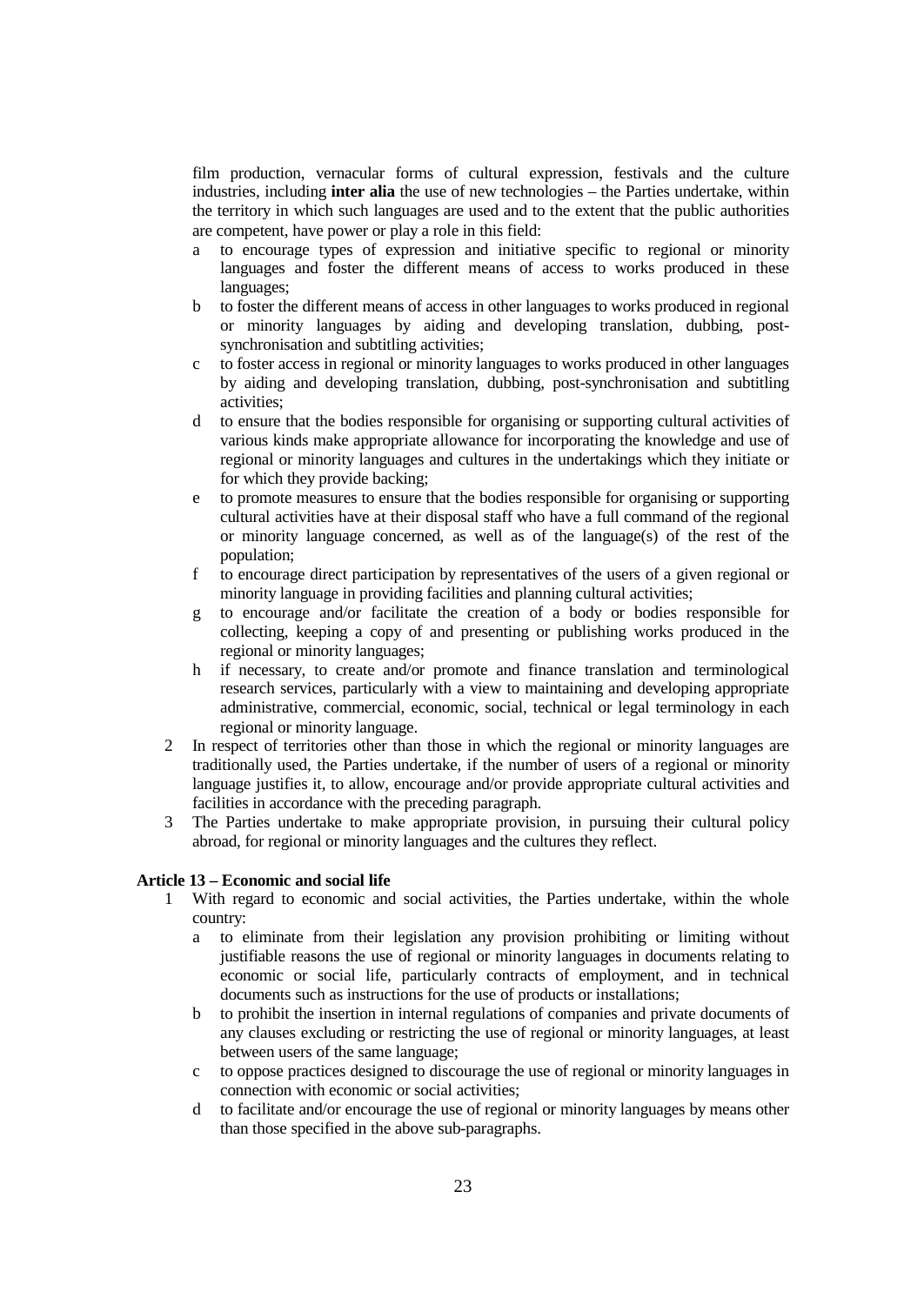- 2 With regard to economic and social activities, the Parties undertake, in so far as the public authorities are competent, within the territory in which the regional or minority languages are used, and as far as this is reasonably possible:
	- a to include in their financial and banking regulations provisions which allow, by means of procedures compatible with commercial practice, the use of regional or minority languages in drawing up payment orders (cheques, drafts, etc.) or other financial documents, or, where appropriate, to ensure the implementation of such provisions;
	- b in the economic and social sectors directly under their control (public sector), to organise activities to promote the use of regional or minority languages;
	- c to ensure that social care facilities such as hospitals, retirement homes and hostels offer the possibility of receiving and treating in their own language persons using a regional or minority language who are in need of care on grounds of ill-health, old age or for other reasons;
	- d to ensure by appropriate means that safety instructions are also drawn up in regional or minority languages;
	- e to arrange for information provided by the competent public authorities concerning the rights of consumers to be made available in regional or minority languages.

### **Article 14 – Transfrontier exchanges**

The Parties undertake:

- a to apply existing bilateral and multilateral agreements which bind them with the States in which the same language is used in identical or similar form, or if necessary to seek to conclude such agreements, in such a way as to foster contacts between the users of the same language in the States concerned in the fields of culture, education, information, vocational training and permanent education;
- b for the benefit of regional or minority languages, to facilitate and/or promote cooperation across borders, in particular between regional or local authorities in whose territory the same language is used in identical or similar form.

#### **Part V – Final provisions**

#### **Article 18**

This Charter shall be open for signature by the member States of the Council of Europe. It is subject to ratification, acceptance or approval. Instruments of ratification, acceptance or approval shall be deposited with the Secretary General of the Council of Europe.

## **Article 22**

- 1 Any Party may at any time denounce this Charter by means of a notification addressed to the Secretary General of the Council of Europe.
- 2 Such denunciation shall become effective on the first day of the month following the expiration of a period of six months after the date of receipt of the notification by the Secretary General.